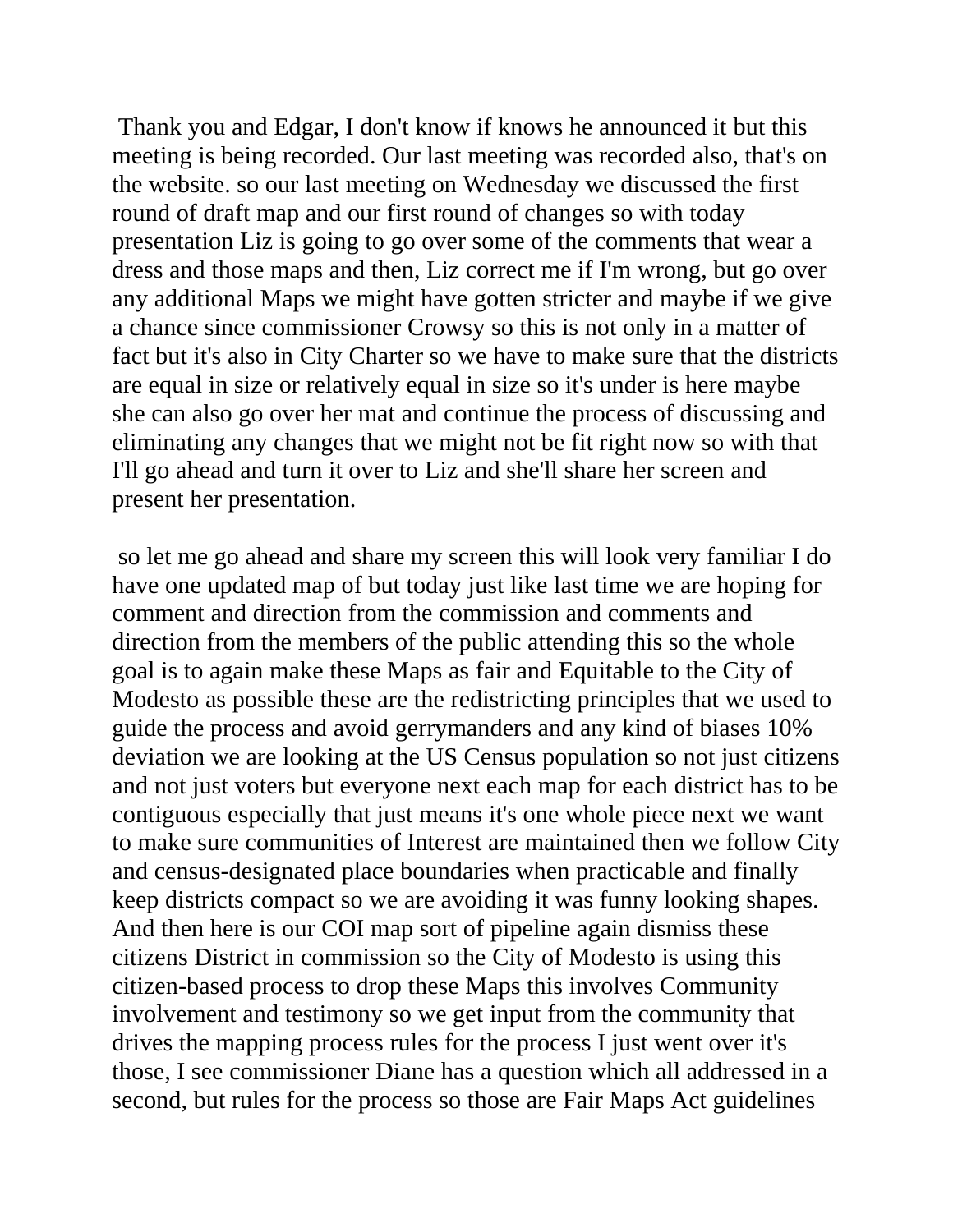that I just went over and then releasing maps for the public so again hoping to get a conversation with the public and the commission. And was there a question?

Its no really a question, my audio was not very loud and I moved this tablet and talked when you said I had raised my hand and all the sudden you got louder. So I don't know exactly what's going on, I could hardly hear you before.

Ok I'll move my mic closer to me. I'm also notorious for talking softly, so thank you.

Also the thing with Jessica.

Alright Jessica, you were put on blast.

ok so community of Interest forms of these are available for people to fill out online have gotten some submission so far, one focused on their Community being very family-oriented and then another Community where their needs need to be in terms of affordable Housing and Community Resources and then of course we have Districter, this is the, I know we have at least one public submission, and there have been a couple of submissions from Commissioners, which we can go over in a little bit. And so here are the maps we have plan a plan B Plan B 2 is new and we will be going over that and then plan C so the whole okay so this is current lines everyone should be familiar with us at this point we've had this for last 10 years and then our census data so the total deviation is what we use to make sure that the districts are relatively equal in population so the deviation tells us how far away from the ideal size of a District we are. so looking at the total deviation for the current lines it is finds it is 7.5 that is under 10% so what that tells us if there isn't a huge outcry from the public then we have a map that we can make a minimal change to and even lower that deviation to make it more equal so Map A is the minimal change map and I'll show you where we make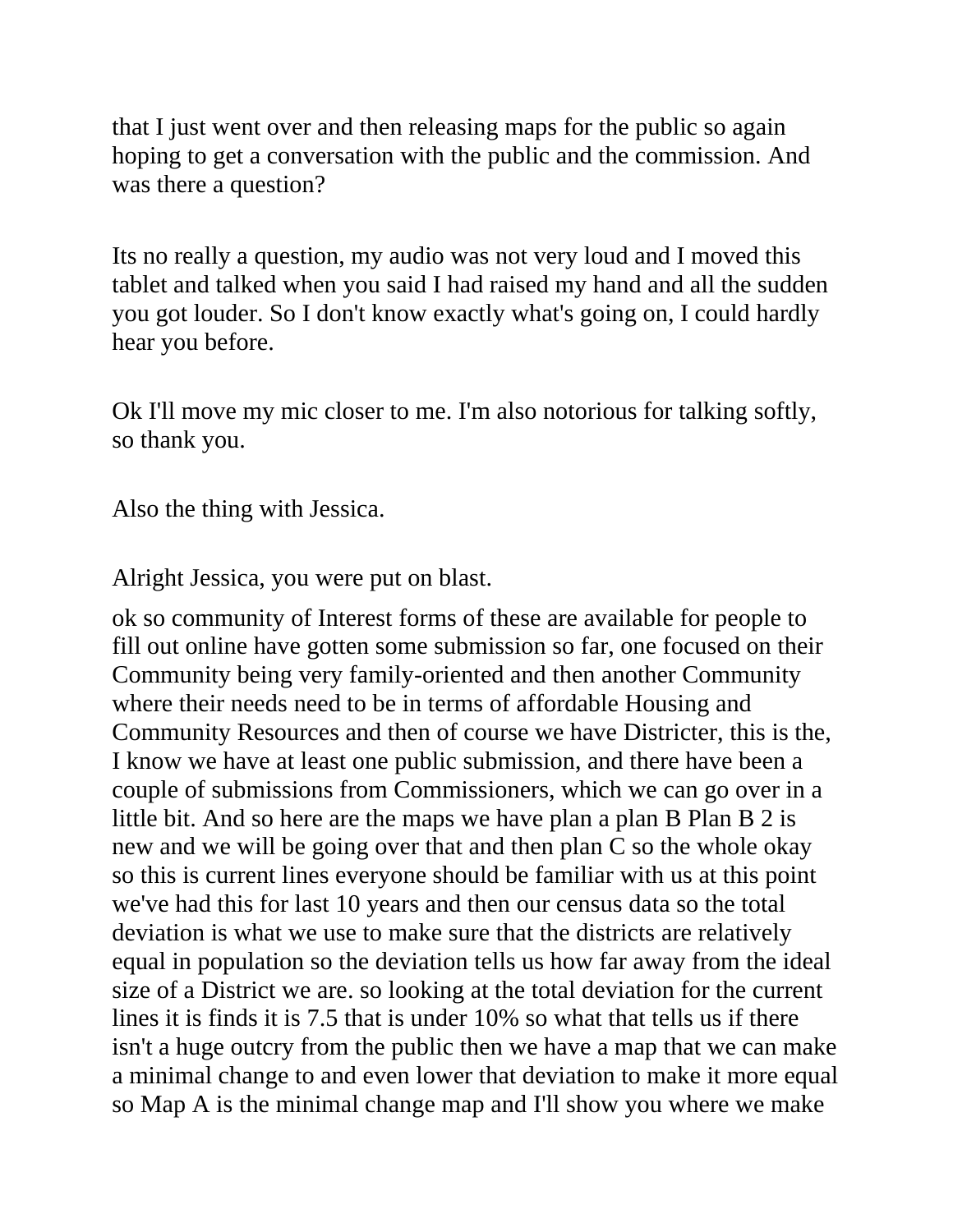those minimal changes. The first looking at the deviation it is 5.1 and here is where you can see the changes so they are pretty minor but it does get the total deviation below or about 5% and then map B a map B2 so this uses major streets and neighborhoods to divide boundaries it's a little it changes the current lines more than Map A but it does try to keep in contact as many neighborhoods as possible. So here is Plan B and originally I had thought that the airport area was included in it, it is not, so B2 addresses that and addresses the comments made from the last meeting with the commission. so here we look at the total deviation it is 4.4 and then here is Plan B which we went over last time with the current lines over life so just a reminder the color is the current lines and the black lines are what is the new proposed map. And then here is B2, so major difference this goes down the highway and connects with the airport area and it does push back District 4 to that Dry Creek bed and then it follows La Loma up here to Scenic and that is the difference from Plan B. So here is a closer look to the change so again this used to be in Plan B this used to be all in District 4 so this was pushed back and it follows the highway here, goes up meets La Loma goes up here and this gives us a total deviation of 5.6 so it's below what the current lines are right now so pretty even. And then here is what it looks like with the current lines overlay so you can see by pushing it back to the creek Dry Creek bed and actually it follows more in line with the current lines the, again, the major difference is this area here which does connect with 2 and then of course these changes which are also in Plan B. I know we have map see again this this is really focused on West of Highway 99 and trying to connect those communities as much as possible so here we have a deviation of 4.7 so for the most part all of these Maps hover around 5% do not much of a difference for all of these maps in terms of deviation, and again deviation is just there to make sure things are relatively equal, if it is under 10% then we are fine. and then here's what the maps looks like with the current lines and so what we are hoping to do is again get more input get more feedback really hoping to pin down a map that you guys like the best and go forward with it and try to make those changes so we can approve a map I believe in early February which will then go to the city council for their approval you can still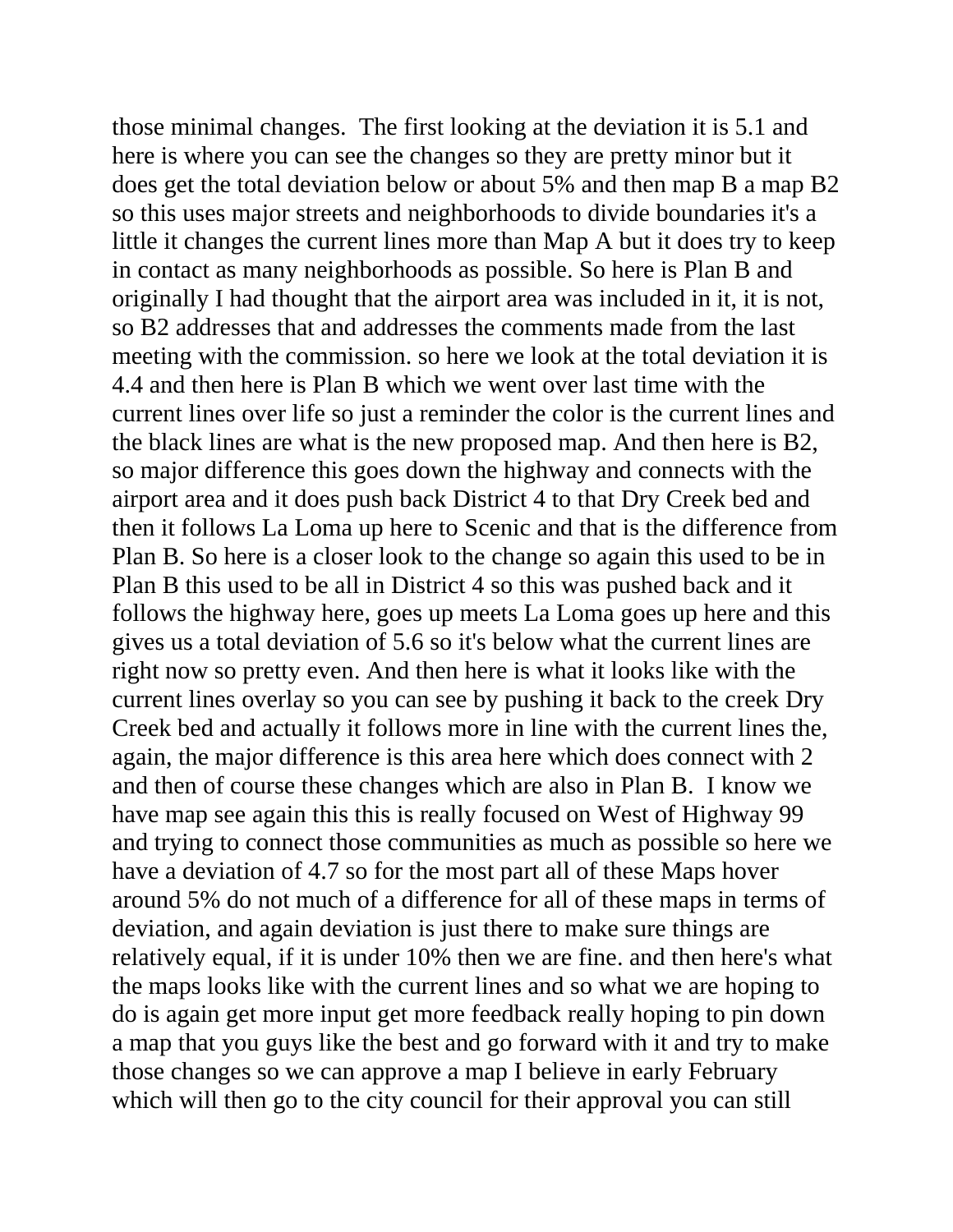make changes and also very much encourage the public to call in at this time as well or raise their hand once I'm done with this and let us know how you feel about the current proposed maps and if you would like to see any changes or if you have any comments about your community and a proposed maps but were really looking at opinions from the commission and the public on what you want to see for a final approved map to go before city council. So with that I'm happy to take any questions on these I have the URL links open zoom in to any of the districts and hopefully get more direction that way.

Any comments Erin

Yeah I like to see a B-2 is that when we were looking at and making suggested changes?

Yes let me go ahead and share my screen, you should see it okay so this may not B2 the last time this was a proposed change so we push this back and made sure that the airport was in with two most notably including this it here and to remember 2 is the majority-minority district doing this does not impact does not obviously take away from the majority-minority district in fact it increases the the Cvap the Latino Cvap percent so it's 58% Latino Cvap. So we fortunately do not take away any of their voting power or their voice so just one note I forgot to mention about B2.

Can I see in the part of District 6 that was changed I can't see the one that the other B2 what was taken out

so nothing was taken out here

there was a corner between 4, 3, 5, and 6 remember, we're suggesting go all the way down Rose Avenue and we have the corner by Briggsmore send your curser down right there we we suggested making a straight down Rose but then there was some discussion whether or not we're affecting any community of Interest right there and then we said the maybe the public might give us in but if we are and also the city council will eventually also look at it I suppose we're not we're not that we don't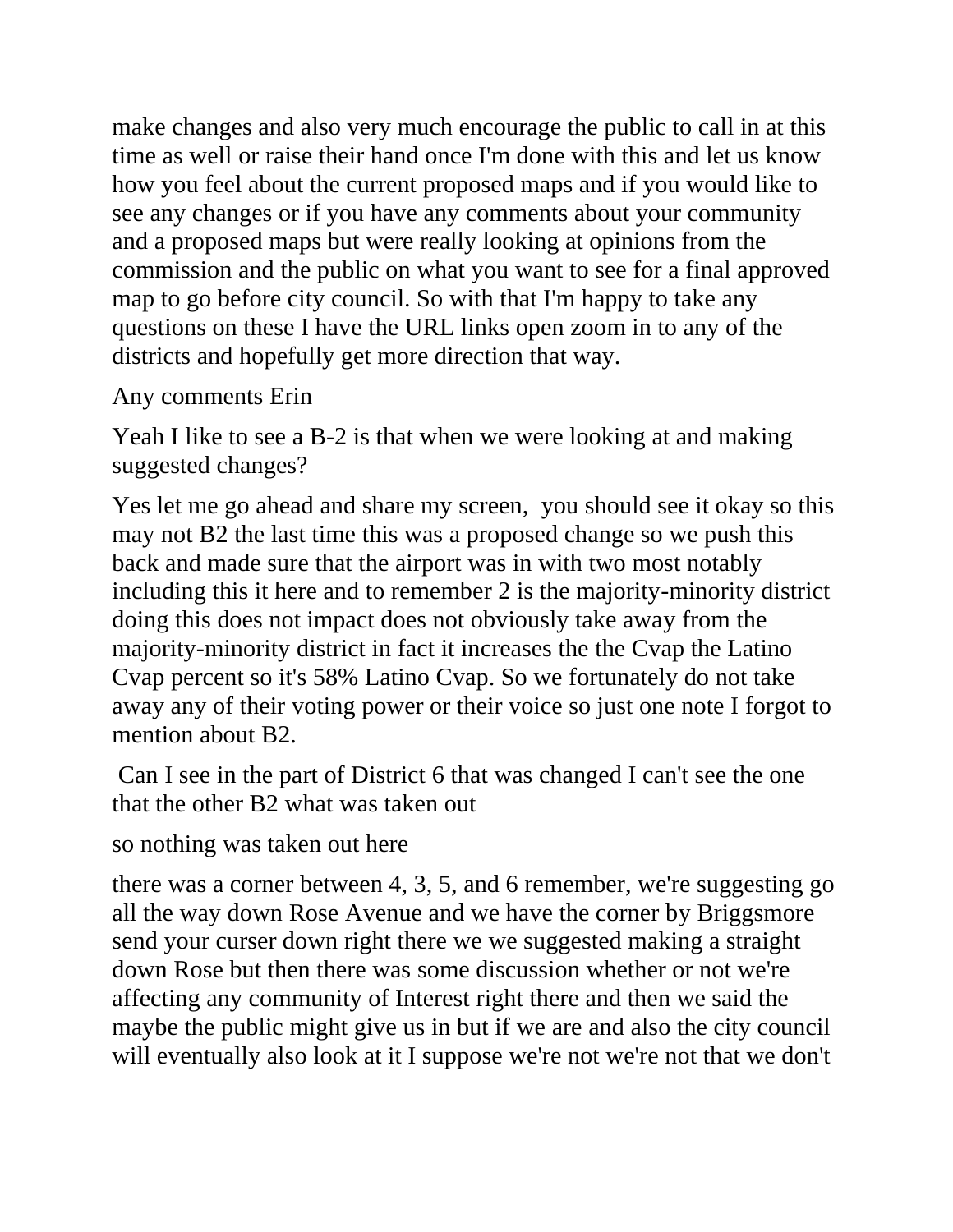have to I don't work that is there anything that we need to talk about the corner

I think we have the biggest discussion around the the C Rose Avenue School but i think that is further south on Rose and near Scenic, anyways, or Wiley but basically there are students on both sides in 3 and District 4, so that's a pretty evenly split his there's no other Elementary School in the area I believe

Can I look look at the scenic and La Loma area again. Right there see North of La Loma that was splitting that little part of the neighborhood to wear Scenic I think the boundary should still be the creek to scenic, yeah that little corner needs to come into, I was saying I'm not the boss, but I would suggest to make it into District 2 because I got the lo loma in those houses one side the other there together that's like your little neighborhood together on the west of the creek.

okay

Are you saying La Loma to Downey ave follow that cursor right there what road is that?

right that little corner right there needs to go into district 2 because those houses one side and the other side, they're similar, and I bet you they're neighbors, and we're splitting it right there.

so up to downey or up to scenic?

Up to Scenic

Okay

One issue with that, and its not a big issue, is District 2 is already overpopulated and district 4 is underpopulated, so adding this population will increase 2 and further decrease 4 but our deviation is low enough where if we want to maintain this neighborhood that's a good reason to increase the total deviation.

Can we Zoom in so we can see the streets a little clearer in that area?

Yes, I think this is as far as I can zoom in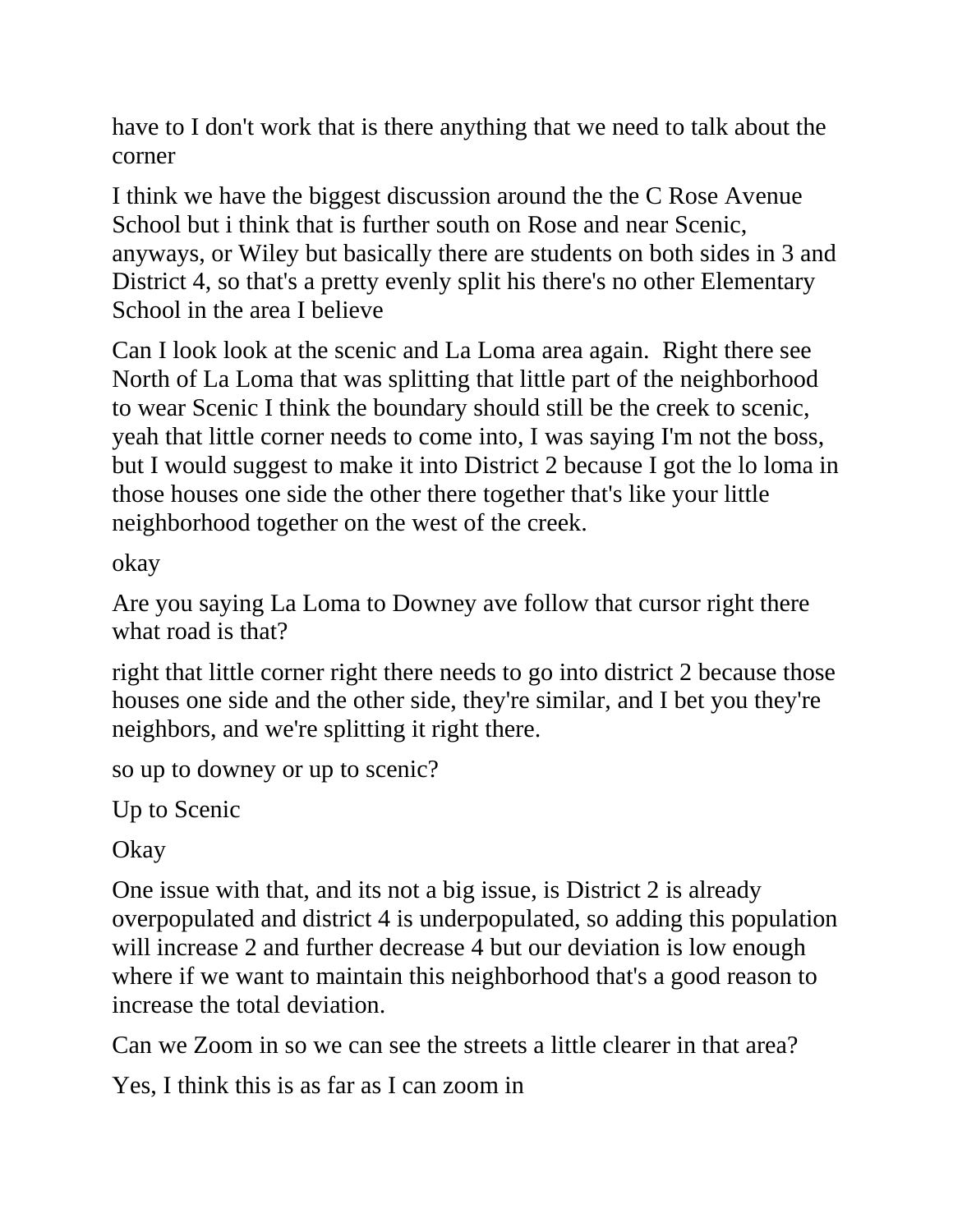okay

So this is Downey Ave, Rue De Yoe, Morton blvrd, obviously Scenic, this is Burney St, and then La Loma

I think, knowing that area, I don't think it would make that much of a difference in terms of populations of interest, if we left it the way it is, in my opinion.

The thing is when I driven on one side and the other when you look at it it looks its a neighborhood together, and we're splitting that apart and we're talking about not splitting communities of interest, the people that shop together they're close together, and one side of La Loma and the other, they're very similar right there.

Seth do you have your hand up?

Yes I do, Liz already already addressed part of it but with that one one thing I noticed with Plan B to which I think does address a lot of our observations from our last meeting but one thing I do notice is that the total deviation while it is still widely acceptable at 5.6% it is the highest of all the maps that have been proposed besides just leaving it at the original line and just one thing I've noticed is with draft B2, 3 districts are over 37,000 in terms of population, 1 is at over 36, 2 are at 35 so I just wanted to bring up that observation how there are some districts that do have more population whereas the other plans do try to keep a balance at about 36,000 I was looking at the different plans and maybe there's one at 37 but the others are pretty close at 36 so I think for me that's also important is trying to balance the population but I do understand commissioner Undianos concern about splitting communities adventurous we need to be careful about that as well

I also have a suggestion in District 4 on the North part on the North East part we have a chunk that goes to district 6 in when I driven by there, to me it is should belong to district 4 not the district 6 if you really want to equalize population right they're theres a possibility right there because you have Briggsmore on the North and North of Briggsmore and side of Briggsmore but district 6 takes part of District or a part of the South of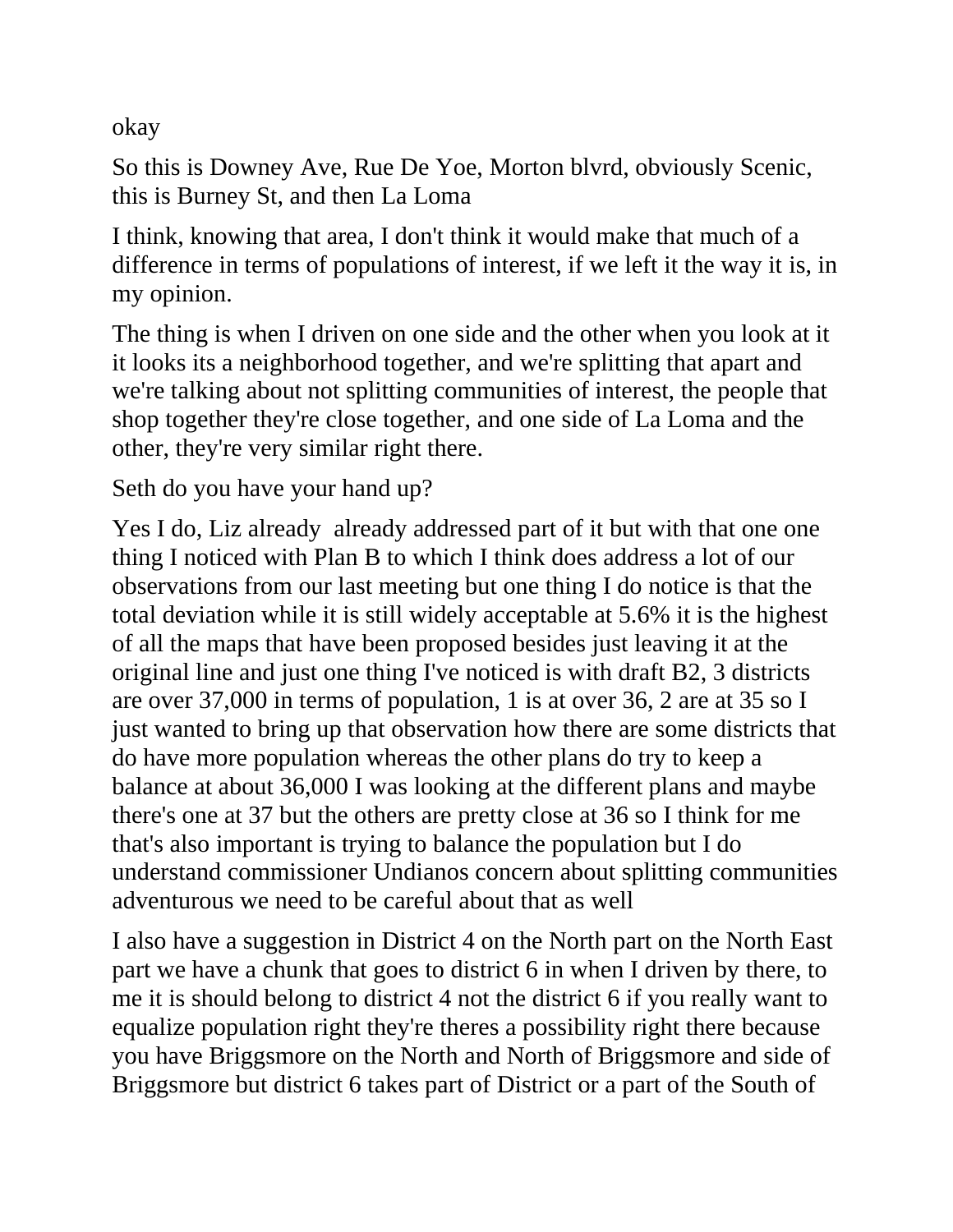Briggsmore, in that corner. I don't know why, if it was done to equalize population, or if there's anything why it was done, but to me those lines, the right line, that one right there where their cursor is, kind of divides something that shouldn't right there but im not sure. If anybody knows about that area and can you comment on that in case we need to equalize population.

and just for everyones reference, this follows the current lines, thats why it looks like that but you have control to adjust that to make it how you feel would be more representative to a neighborhood.

because if we're taking from district 4 were taking the airport that little corner we want to take. okay what can we do? And I think there is our opportunity to equalize 4.

District 4 is underpopulated by about 3%, and again that is totally acceptable. But if you did want to add on to it, 3 is slightly underpopulated 5 is slightly overpopulated, how much is 6? 6 is overpopulated, so we could sort of swap those populations from 6 to 4 if you found that to be more equitable.

yes because I have driven down briggsmore down there right there and I've seen it and when I see these lines i don't think the lines go that way but when i drove by there, I think, why do they cut, why do they make those boundaries there? it doesnt make sense? it looks more like it should belong to 4 not 6. I would like to invite someone from that district to explain is there a reason depending what he thinks otherwise, or if theres a chance to equalize population right there.

lets take the questions from Commissioner Winton

This is my area and I actually live over near there so I was trying to talk to you guys hear me

can you speak up a little louder please

can I see what area that he's talking about because I've tried to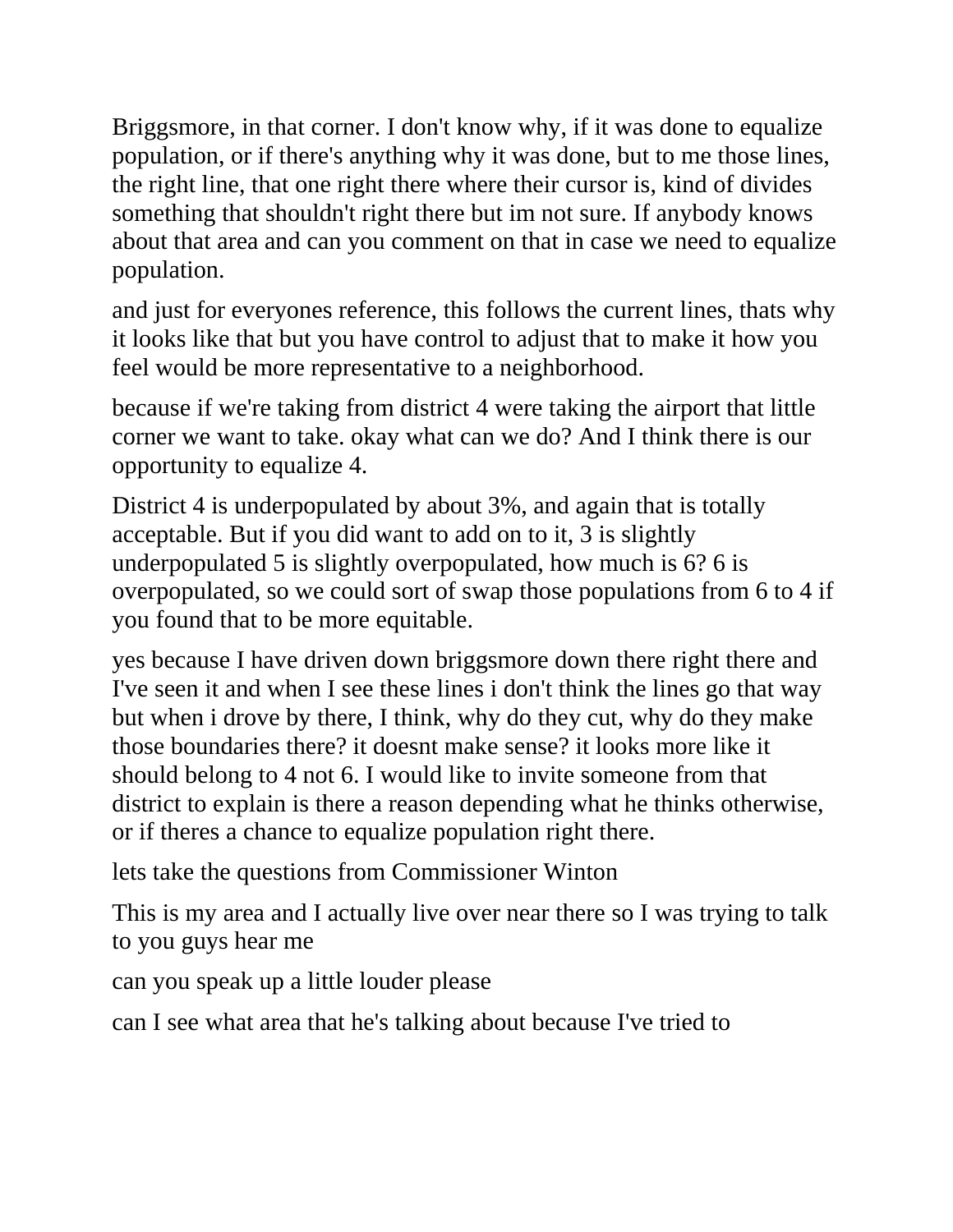so this is the Eastern portion obviously of the city. It sounds like Briggsmore would be the divider he's talking about including this area into 4 taking it away from

I can't see anything. Is it my phone or you? are you sharing the screen? I can't see. Let me see

dianne do you have a question?

Well its kind of multiplied because we've gone around beyond. I dont see any reason in why, the original one, for 6, that area with Briggsmore, thats before all that got populated I think. So there probably wasn't any reason to include it.

Nancy

There have been those houses there on briggsmore for over 20 years, so it's not a new housing. It is maybe more in village 1, but in this area this has been a group of houses in a neighborhood that has been together and has not [inaudible] with the lower down on the other side of the road.

I can barely hear her

Does that help?

A little bit

Nancy I have a question, if we put that area side of Briggsmore into district 4, if we suggested I suppose, would that make any significant change? Would that effect anything?

I think it will effect the people that are living there. they've been in one group and it will split some of the area that. You know I'd have to talk with some of the people around there. so which one are you talking about taking? Because district 6, before we moved around and we left it the way it was, it was like a 0.2- 0.4 or even less of a deviation, so we're moving things around and we're getting a higher deviation than it did with the original map.

Well the original map is about a 7.5 deviation, thats the current lines.

Marshall?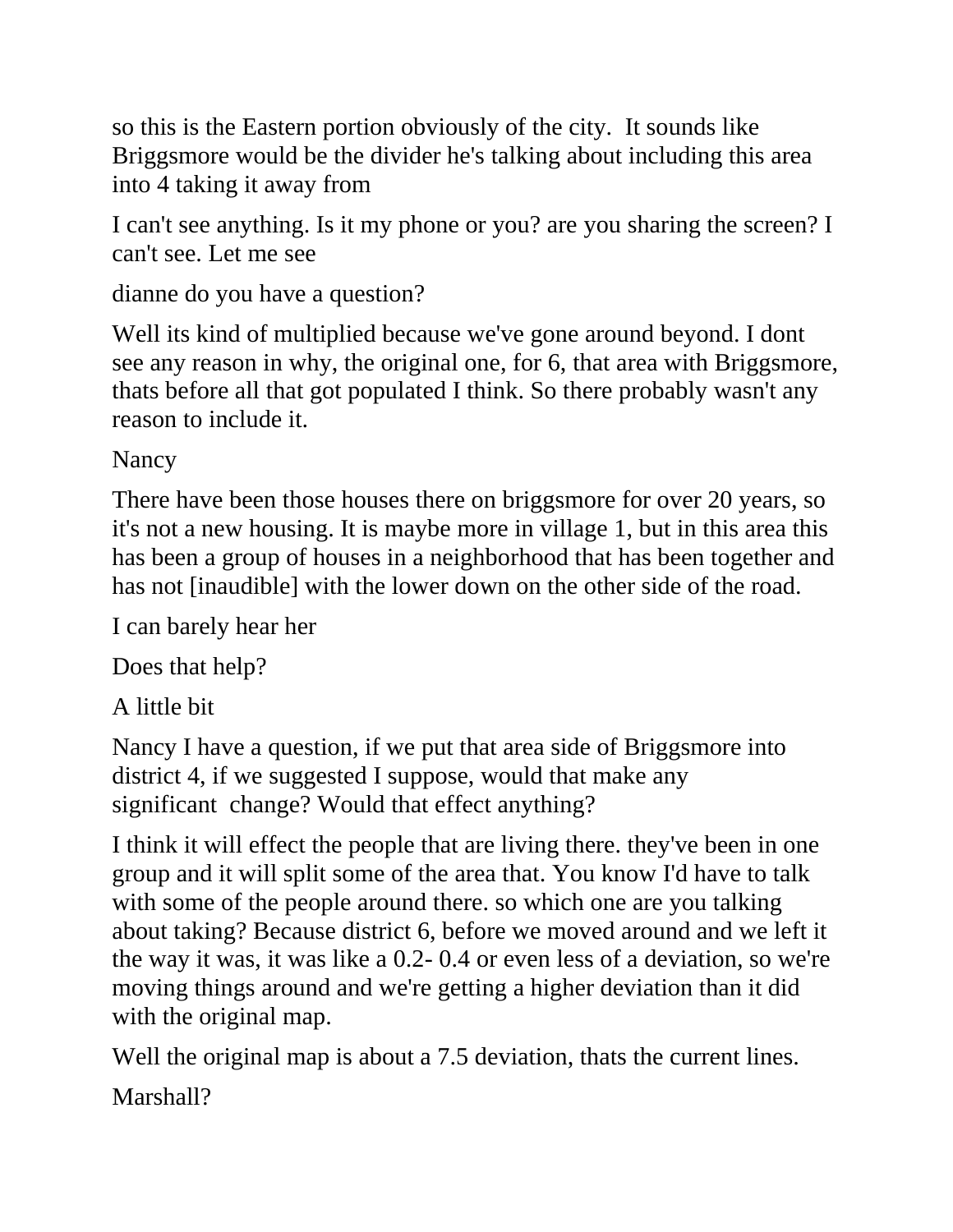So I guess my question was, you having spent some you know good amount of time in my youth out there is that the east of Claus area probably has more in common, you know, whether it's above or below Briggsmore, then dividing it by Briggsmore, so others may have different opinions on this, but that keeping east of Claus together almost makes sense, so not splitting up everybody East Claus by above and below Briggsmore

so how how about here if we moved this area into 4 ,that'll increase the 4 population, decrease 6, and potentially lower the deviation if that's what you guys want, while maintaining this side still with 6.

Nancy?

It changes a very grouping of people that are it's going to be splitting as I would say a COI right in half but I don't know I'm trying to where would you split it at?

So this so it's Lakewood Avenue down to Orangeburg Avenue and then Claus Road and then Briggsmore, so that would be the boundary that we would add into 4.

Erin, Do you have any other comments?

What would happen if we go all the way on Briggsmore, that corner too, because the way might be splitting stuff right there if it go and it right on Claus. We need to keep west and east of Claus together it looks like, don't it? I mean I'm not sure but, what would happen if we get Briggsmore North and Briggsmore South, I don't know. Because right now the boundary of Orangeburg, I don't see why the boundary should be at Orangeburg instead of Briggsmore, where Briggsmore is a major road versus Orangeburg.

I'll comment here because I'm not to far from there, and I'm familiar with both of these neighborhoods. Basically, you're right Erin, I think there's two major thoroughfares that already separate the communities anyways.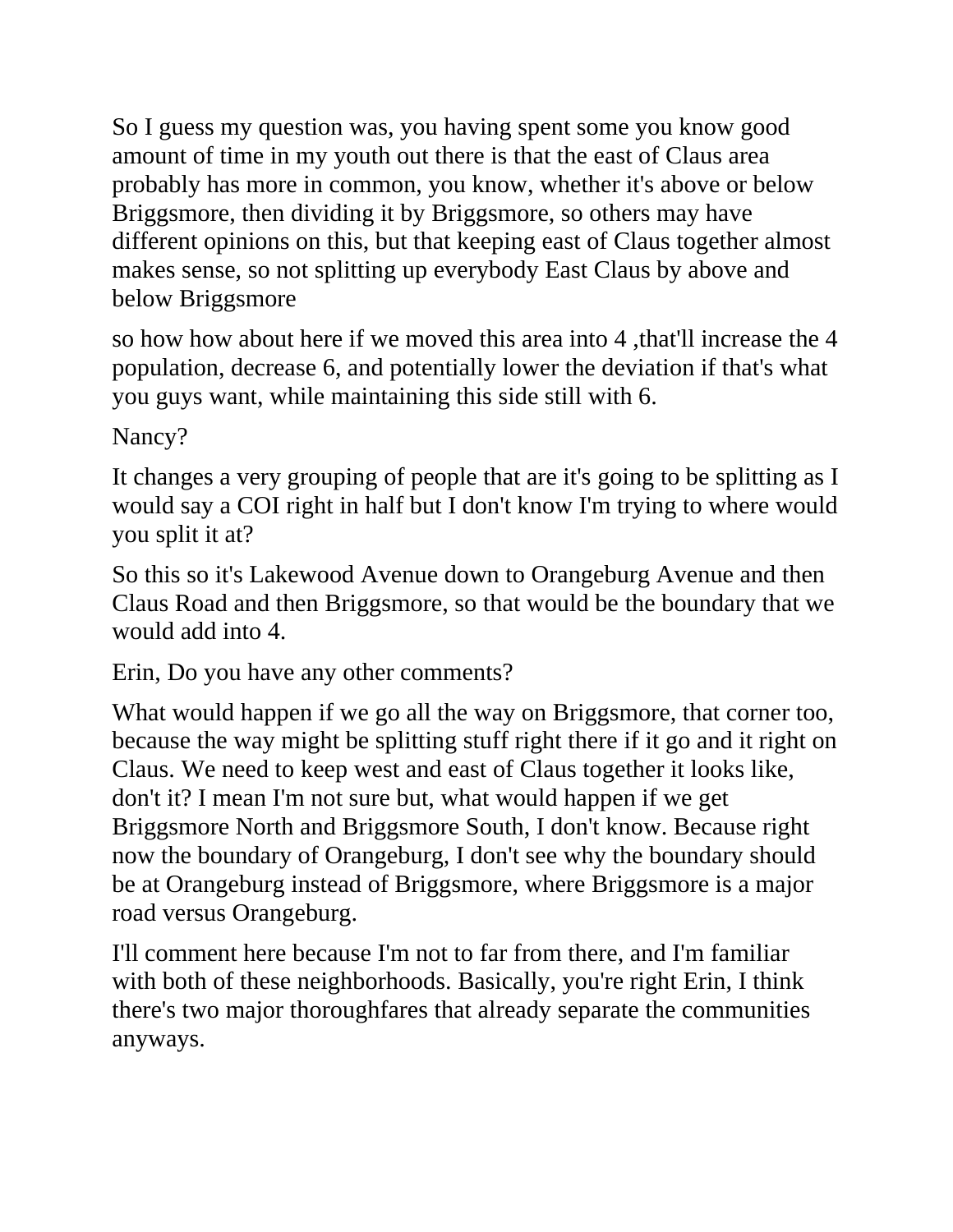So the if you actually do whether we do the the partial annexation to 4 or whether we do the whole thing it'll still keep those particular neighborhoods together simply because they're already split by a major thoroughfare

yeah but we'll split the community of interest in to 2 and so if we wanted to keep it together with the same representative

I'm sorry but I think they're already slit by the roads

you're splitting a school area from the other side of Claus that travels down Orangeburg to, I believe its Sonoma, and so you're splitting that and then some of it goes Empire, and then they've been together.

Sonoma school is over here its just up the road from me, I think there's another school around here, an elementary school.

Yes.

So [inaudible] see how they could be going to Sonoma. And actually there's another school over here, Lakewood. So there's multiple elementary schools in this area.

you're splitting the ones, there's nothing over East of Claus, as far as schools go, they all have to go to the west side of Claus, and so you're splitting them from their.

This group would actually stay in these school districts, so it shouldn't effect them. Do they cross briggsmore?

No

Briggsmore usually goes to Fine Elementary

to which one?

Fine?

No thats over here

Can I mentions something but from the sylvan school district perspective? Sylvan school district goes to Briggsmore, anything north of Sylvan, north of Briggsmore, is in the Sylvan School District, up until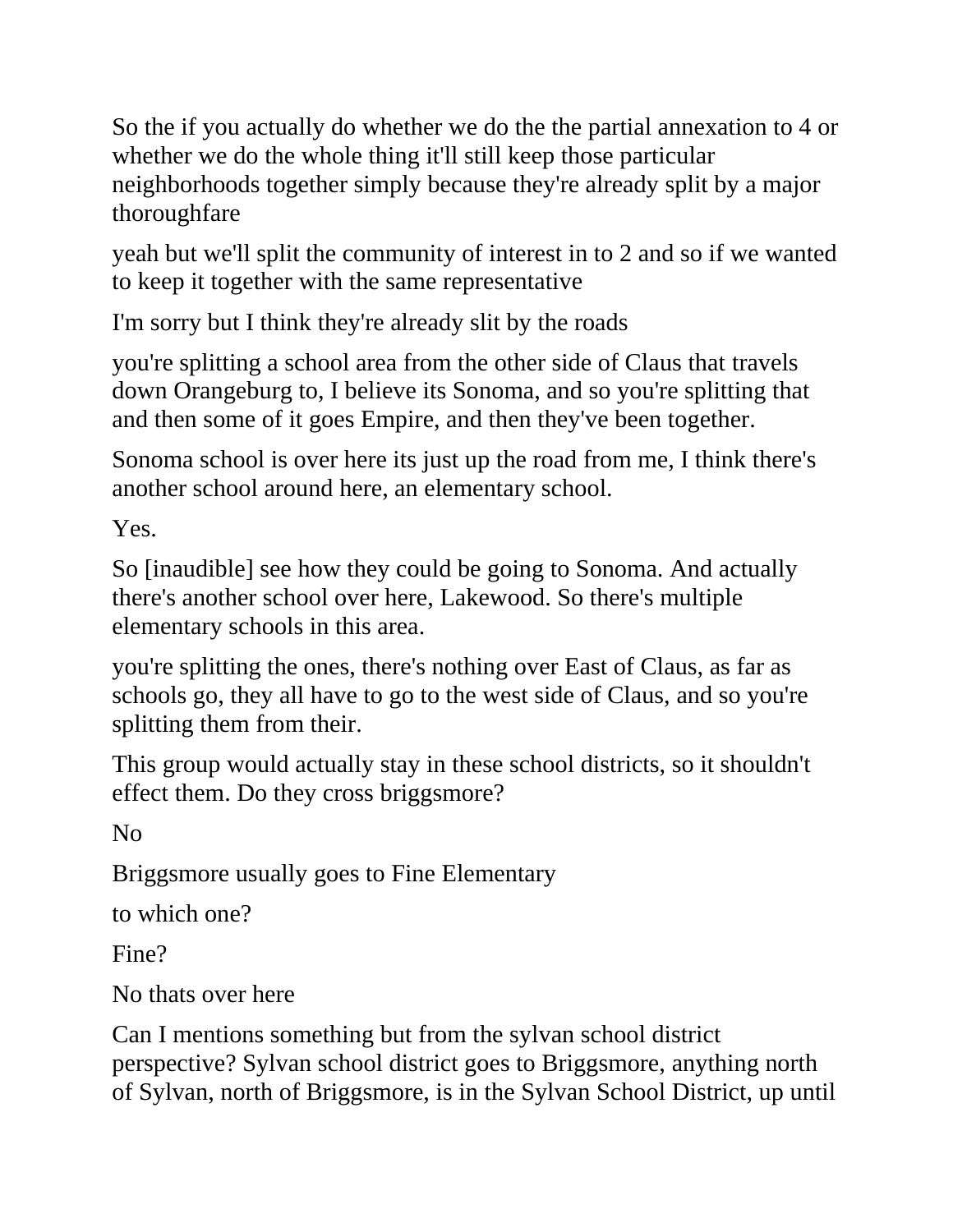Claus. Anything south of briggsmore, there is a school in number 4 i believe, that is a empire school. Cyford is out there, and then you have a Modesto City School of Sonoma on the same street, a few blocks away.

But orangeburg has another school I can't remember what the name of it is, East of Sonoma.

Thats Cyford school, a part of Empire school district.

Okay

Totally different School District

I Didn't even know that.

So just a comment too, this is Jessica, that council districts don't effect the school district, so I understand we're locating schools, but just so everyone knows that no matter what council district you're in, you're not going to be school district effected.

Right. School district boundaries, at least in our area, do not ever go with the city boundaries. Sylvan school district goes up into riverbank, and it goes east to empire, comes into the City of modesto. So school district boundaries do not ever impact city council boundary at all.

and Norma, I think, at this point, if we made that change it [inaudible] impact the students.

right i agree

so just to make a comment too, I know origionally when we started we were focusing on the airport and the La Loma neighborhood. I think that coverstation is still not finished, so we can go back to that but I want to focus on is there a purpose for us to change the bondary between 4 and 6 or are we just exploring options? maybe we should see what happens in the La Loma area conversation to see if we need to adjust anything, to make changes purposefully, and direct back to the Community of interest that we absolutely need to stick together and then maybe determine if there is a need for other changes, maybe we can find them in those other areas.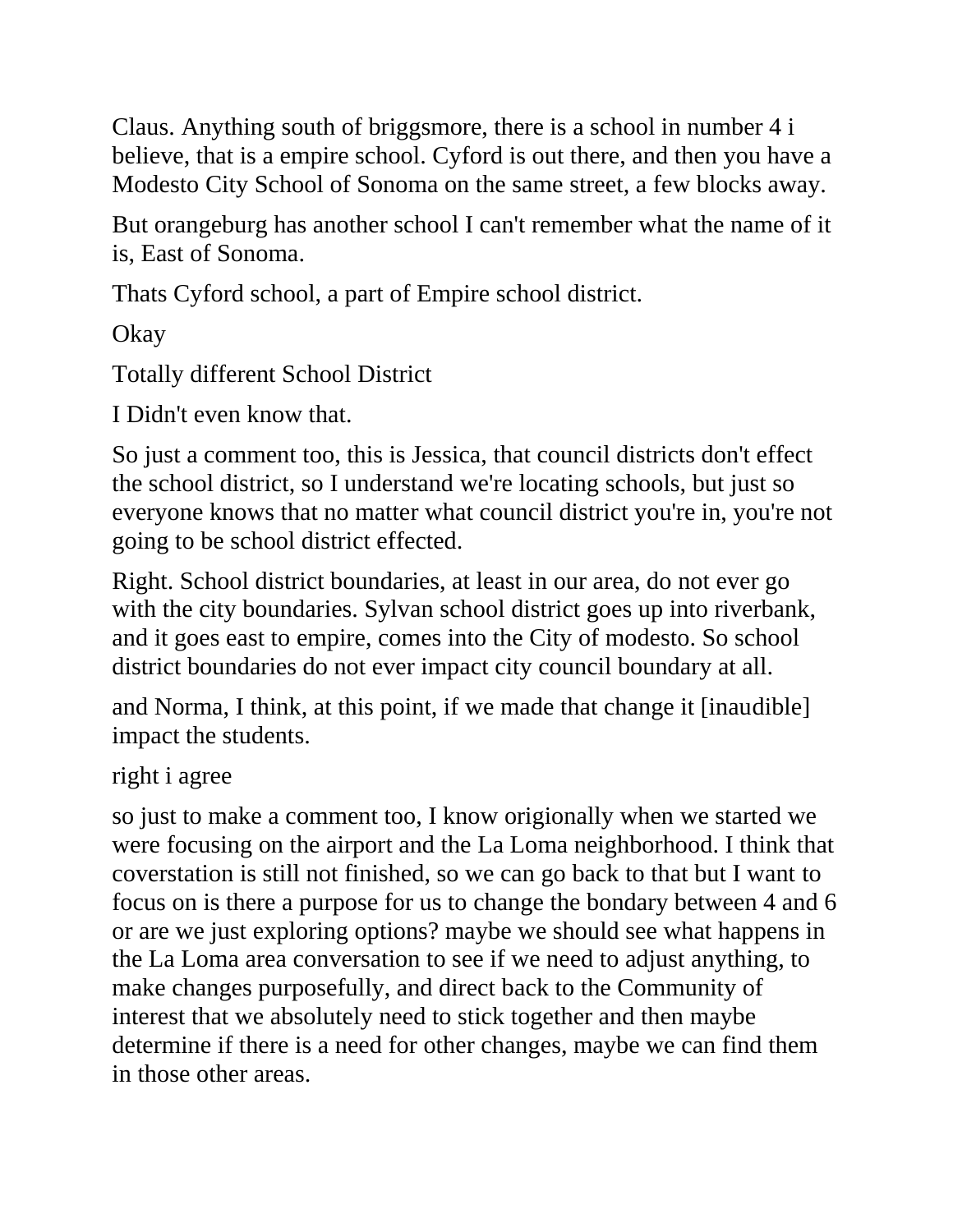We can do that part yeah, I think part of the discussion was based on balance.

Yeah, just to bring back the conversation also maybe we should see if any [inaudible] or if we wanted to do public comments, we can do that too.

Well, what I was saying, can someone show us, if we get the corner of scenic and north of la loma into district 2, and then you stated that make district 4 with less population. And so my response was, okay we can look at that corner at 6 and 4 and equalize the population, because it doesn't make sense to me why that neighborhood is split between 6 and 4, and should go into district 4. That was my solution to the issue whether we should add or not this corner on scenic and La Loma because then you will be more with the natural boundary of the creek and scenic instead of taking the corner into 4 and put it back into 2. and also I was thinking that scenic and needham need to be the boundaries for district 2 and the creek.

Dianne, you guys are keeping your hands up, does that mean you have a question or comment?

I did put it back up.

Sorry?

I did put my hand up because I got pretty much engrossed in building up some of these nat maps myself. what is now number 2, is what im looking at, the green, unfortunately without knowing some of these street too well, but it looks to me a tiny bit, like you added to 2 along Yosemite, is that correct?

yes

you took it all on the south side and added nothing on the north side at all. I'm wondering why.

Yeah so if we wanted to add up into this portion of Modesto into 2, it needs to be contiguous so in order for it to be contiguous, we had to follow the highway, or Yosemite blvd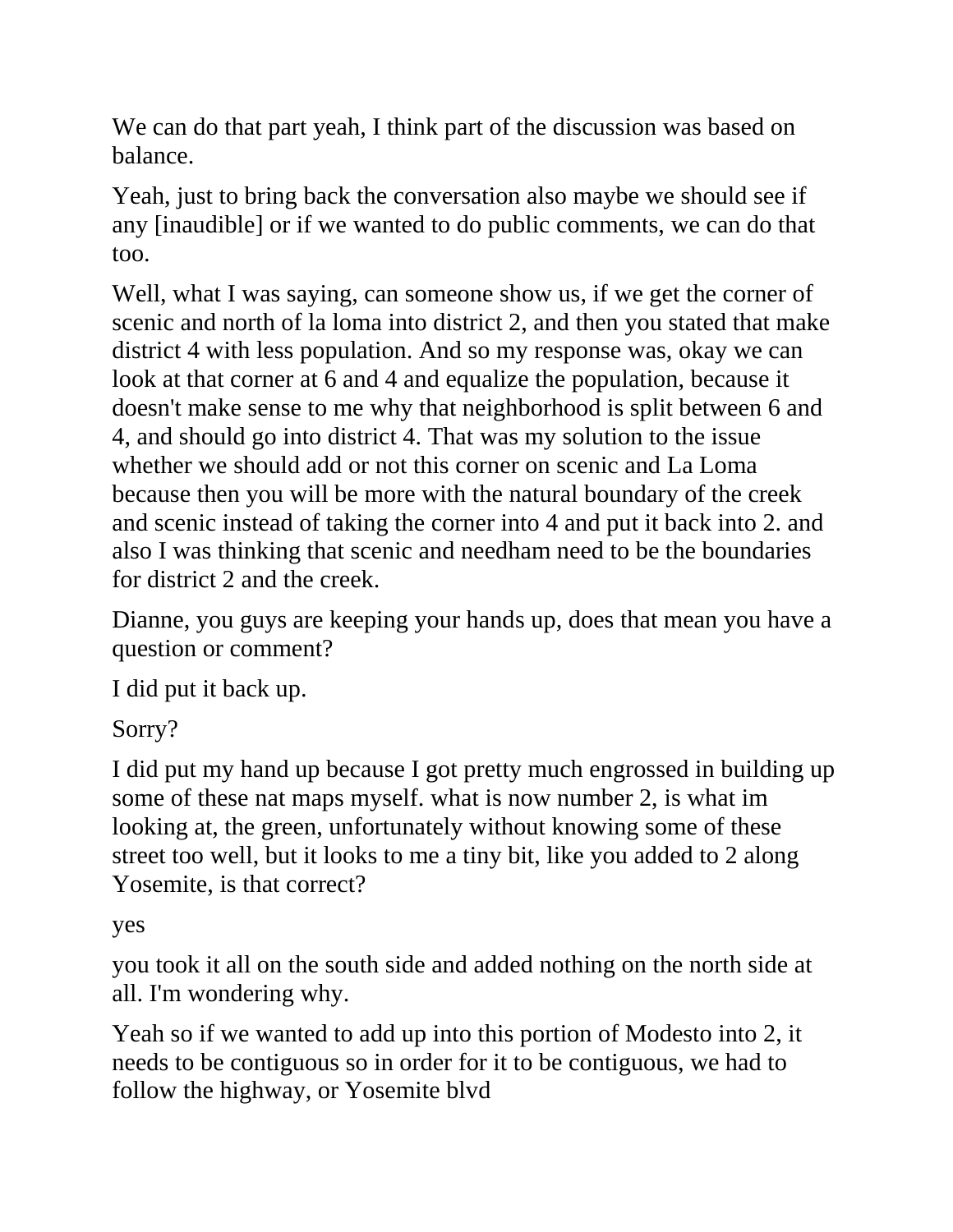I understand that part

and then this is how it connects to the city. so we had to do this. The other reason why we didn't go above yosemite is because we were directed to push back this boundary of 4 to meet the dry creek bed. So we wanted to keep as much of this in and keep it in 4, but we also wanted to attach the airport into 2.

Okay, why did you want to keep that in 4, that part?

This part? Because I was directed to do that.

It's a community of interest, its the la loma neighborhood.

[inaudible] So the city street, because without the street names, it just becomes very difficult to make decisions, at least for me anyway. But I do know that these neighborhoods on the other side of yosemite probably do have a lot to do with each other too, because they're part of the same group of people probably.

This, well if we put this in with 4, we would have to put this in with 4, so that's the

no I'm not talking about putting that in with 4. I'm talking about putting more of it in 2.

And thats where we should be in our discussion right now because we were talking about this particular area and just the top of 2. Currently 2, this little corner

we're talking about this whole area here between, okay what's that street? Scenic, and all the way over here to that's about El Vista, I guess. Yeah that's El Vista, very right hand side of, no not where you're pointing, you're to the right of where I'm at, but I'm [inaudible]

then I believe we would be making larger wholesale changes

The way I had thought of it, and it's probably not all that well educated, is if I took something away then I look to see if I didn't have something else that was already touching and added that in to maybe, and then I started looking into race. Yeah so I mean, maybe some of the increments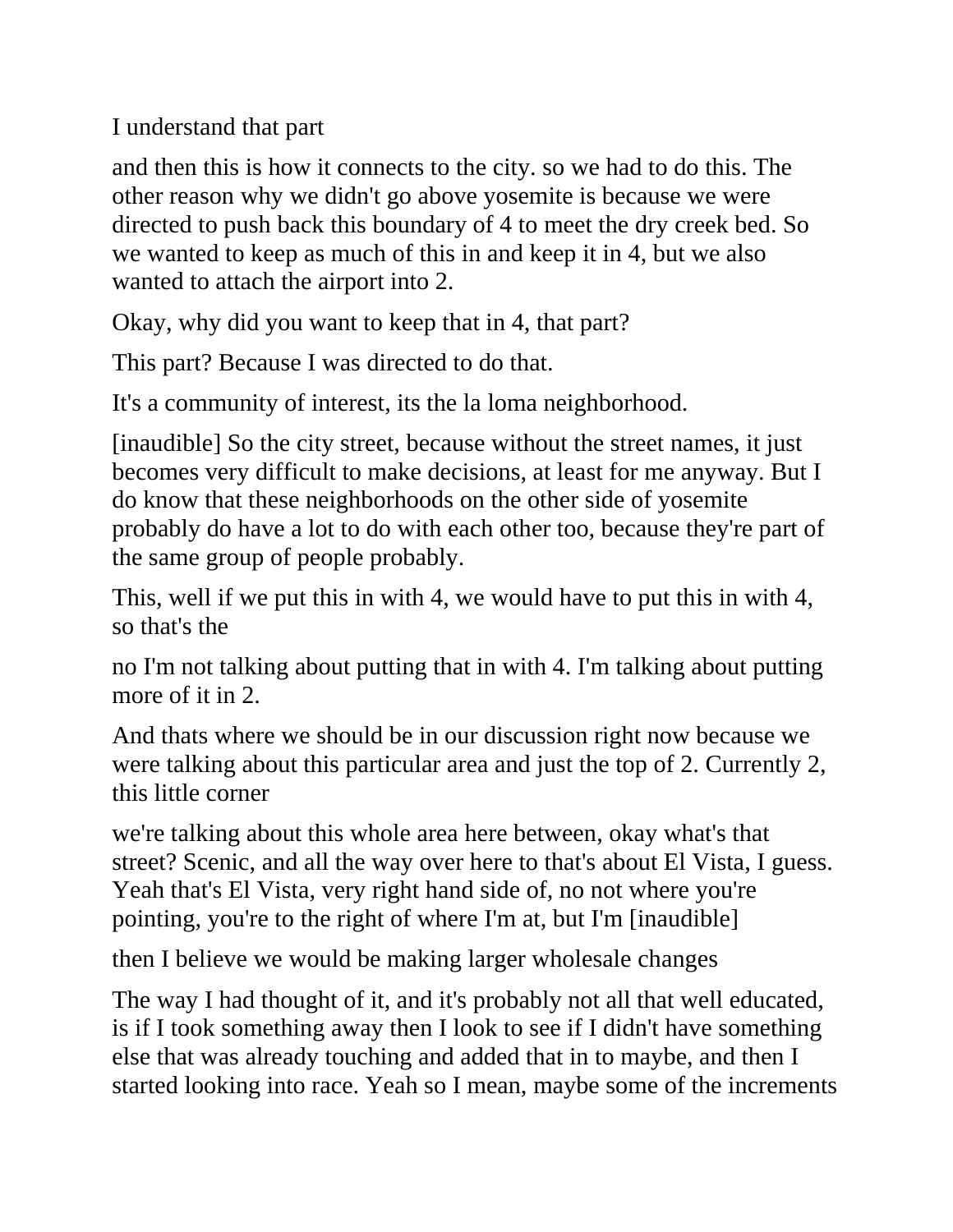could be made in that area, just not necessarily wholesale. Because like you said, what Community of Interest are we talking about? Money? Church? Groceries? Cause if you travel down La Loma on one side it looks, when you first go out, right around dry creek, there are some very fancy homes, right around it that is, but when you get further out from it, it's not the same. It is more like there not middle homes, there sort of under that, and they're much older, or sorry I should say something different. They're not the middle homes that are considered middle now. They're more like 40's and 50's I think when they were built so that made them less expensive so that [inaudible]

Dianne we're loosing you, we can't hear you.

Can you hear me?

Can I suggest that if you're not speaking that you put yourselves on mute? We have a lot of background sound thats interfering with the audio. Thank you! Aaron or Dianne, do you guys have any additional comments? I see your hands up. Also if you're not ready to speak you may want to cancel out your raised hand, to avoid confusing me. Manny?

So Maria I actually live in that part of District 2 I really do think that Needham Needham to I believe it's Downey south of Scenic should all stay on the west side in District 2 I agree with Aaron that whole little section is one neighborhood that's kind of together split by The Creeks I do agree we should be taking that back down and given or taken that from District 3 and giving it to District 2.

District 4 you mean?

Well yes yes sorry I'm looking at the different a little bit older map, that sorry but yes we should take that little corner pocket and take it into District 2 I and I do live in that neighborhood so I know how kind of it is in that area

Okay. Aaron any further comments? I see your hand up still.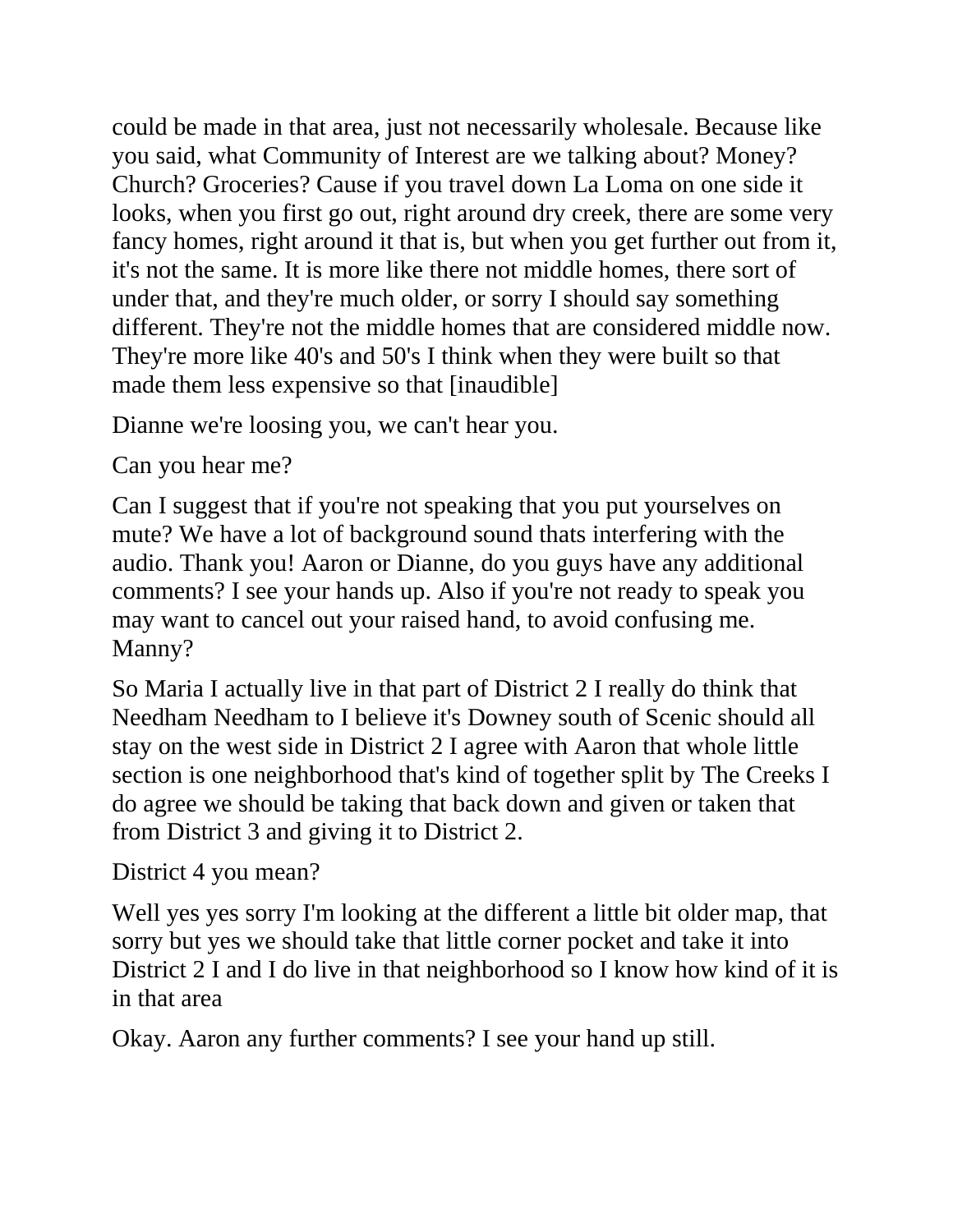I just want to make sure that then the boundary would be Scenic and Needham between District 2, 4, and 3. And that makes it makes perfect sense I'm not sure if that's how you have it exactly because I'm on my iPhone but just the boundary would be here, Needham, Scenic, and then here at the creek.

So do we agree that we want to make that recommendation to our consultants? At this point see what it looks like and then we can take a look at additional changes or additions to balance, see what kind of an impact it has on our numbers and our deviation.

I would suggest that at the same time we make the recommendation together.

Okay

Let's get some public comments on that suggestion, then we can talk about the next suggestion.

okay

Okay so where does that put us now?

I make a motion that -

No we need to take some public comments on that.

Oh okay

we need to ask if we can have any contribution from the public.

Okay so no public comments? Okay.

Okay and then the next thing is how to balance that change.

Wait there looks like theres a hand raised, it seems a member of the public wishes to speak.

Okay, go ahead.

Sorry about that can you hear me?

Yes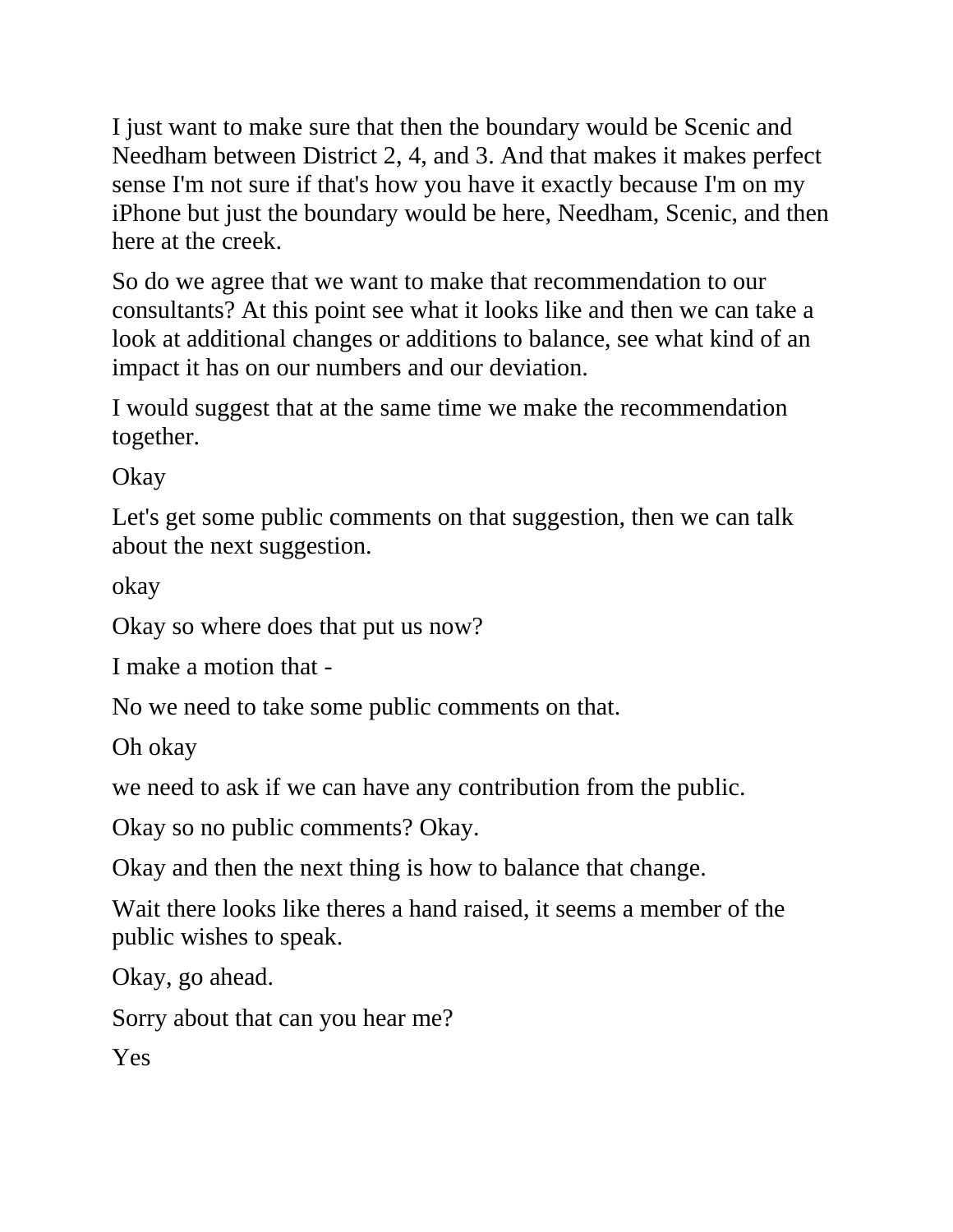This is Eric Alvarez, I just wanted to piggyback off of what Manny and Commissioner Ammiano stated about the expansion of District 2 and the reduction of district 4, I believe Commissioner Ammiano mentioned it, those people go to school together, their kids go to school together rather, they shop together, so cracking that little section of that neighborhood would probably have just, not severe consequences down the road, but ultimately we would be cracking it instead of giving that to district 2. So I would just recommend that that change occur.

So I make a motion that we do add or we suggest a recommendation that we add that corner

Commissioner Ambriano if we can pause for just a moment, there may be other members of the public that wish to speak.

Alright Sorry, thank you.

No action was taken.

Any other member of the public wishing to speak?

okay hearing no comments lets move on. Marshal?

So before we make that motion was wondering if it's possible as part of that if we're moving that section from 4 to 2 to see some other options of how to kind of balance the population to make sure 4 isn't too underpopulated so as we you know have that section moved, we should see some options where something to be added to 4 to help increase its population so that next time we can also look at that as well if that's because I didn't know if that be possible as part of this

Marshall would you mind taking over for just a few minutes

yes, I don't mind. It looks like Marsha you had your hand raised.

Basically I for some reason I've never had this trouble before my zoom is coming and going and so I have lost part of the discussion and from my perspective trying to do these kinds of things on Zoom is really frustrating and challenging and if there's any way where we could get a physical example a large enough map with with streets on it that we could manipulate these different layers on top of the whole thing yeah I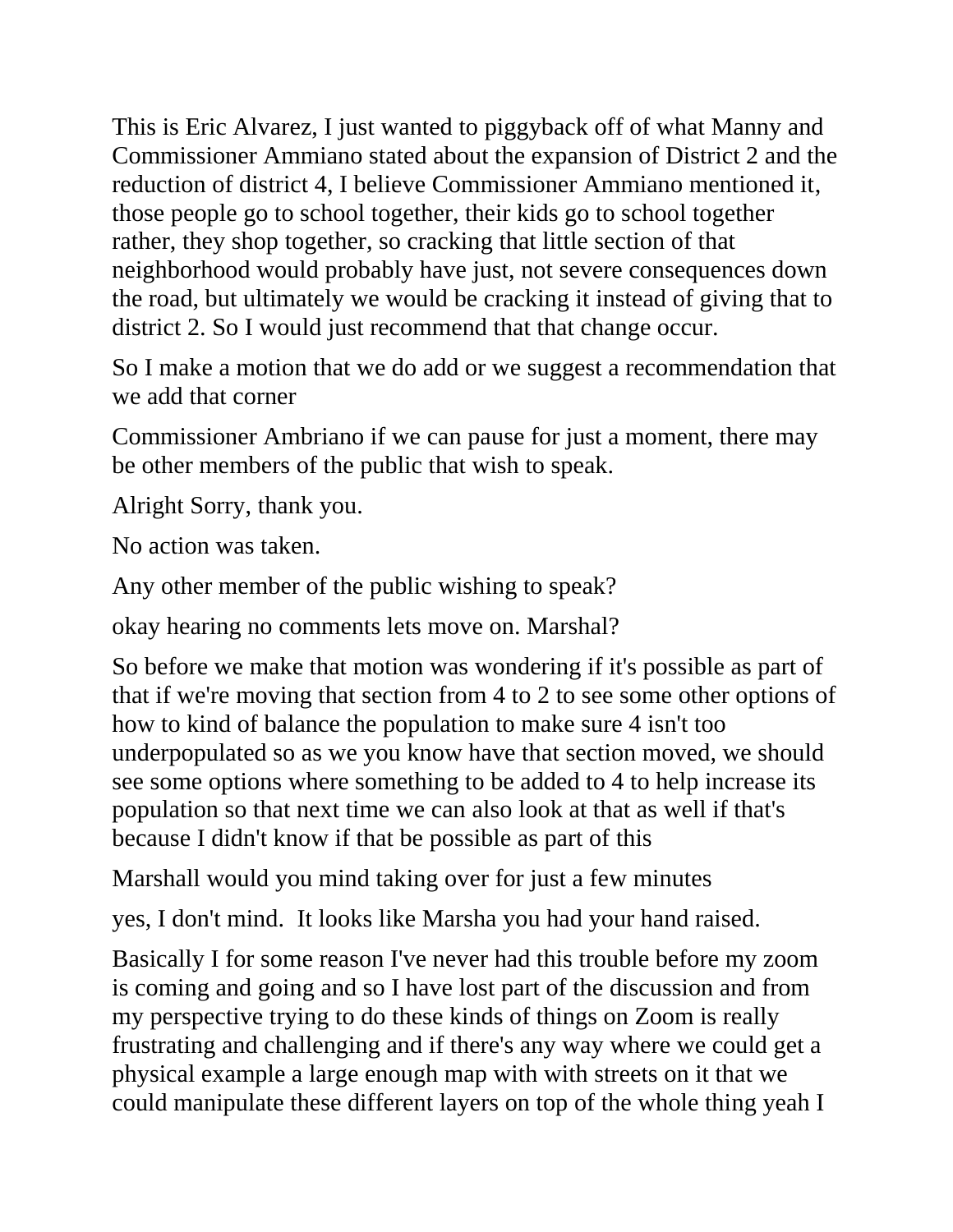think it would make it much more easily understood and the end because we're all working on different kinds of Technology not everybody sees things in exactly the same way and it's making it difficult for us to have input so that the Consultants can come back and you know do what we're asking them to do.

Do we are we able to, on Districter, the layers of the district's from the plans are on their correct?

Yes we will upload B2. It's not currently up so we can get that up next week.

So I guess that's where we can go on if we look at Districter we can kind of zoom in and see the actual streets of these.

thats right. And you should have these links as well so these URL links which you can zoom in and see closer detail and the names of the streets.

But the URL links only do one at a time, one district at a time, correct Elizabeth?

Thats right

so you don't see what the what the what the repercussions are by moving something to one place and then what's going on with the other one so it's it's for me it was challenging and I didn't find B2's map on the districter and so it was it was difficult for me to see what kind of changes were going to be made and once I was able to zoom in I got the street names but once you zoom in then you lose what the whole process is that's what you're taking away from one and given to another and that kind of thing so having a physical board with the city on there with these different overlays it would seem like and I don't know how that could be done but it's just frustrating from my standpoint to try to deal with this not knowing exactly where things are.

We can create an overlay of the different districts just, you have to tell me which district which proposed map you would want compared to the other proposed that we can do side-by-side comparisons right now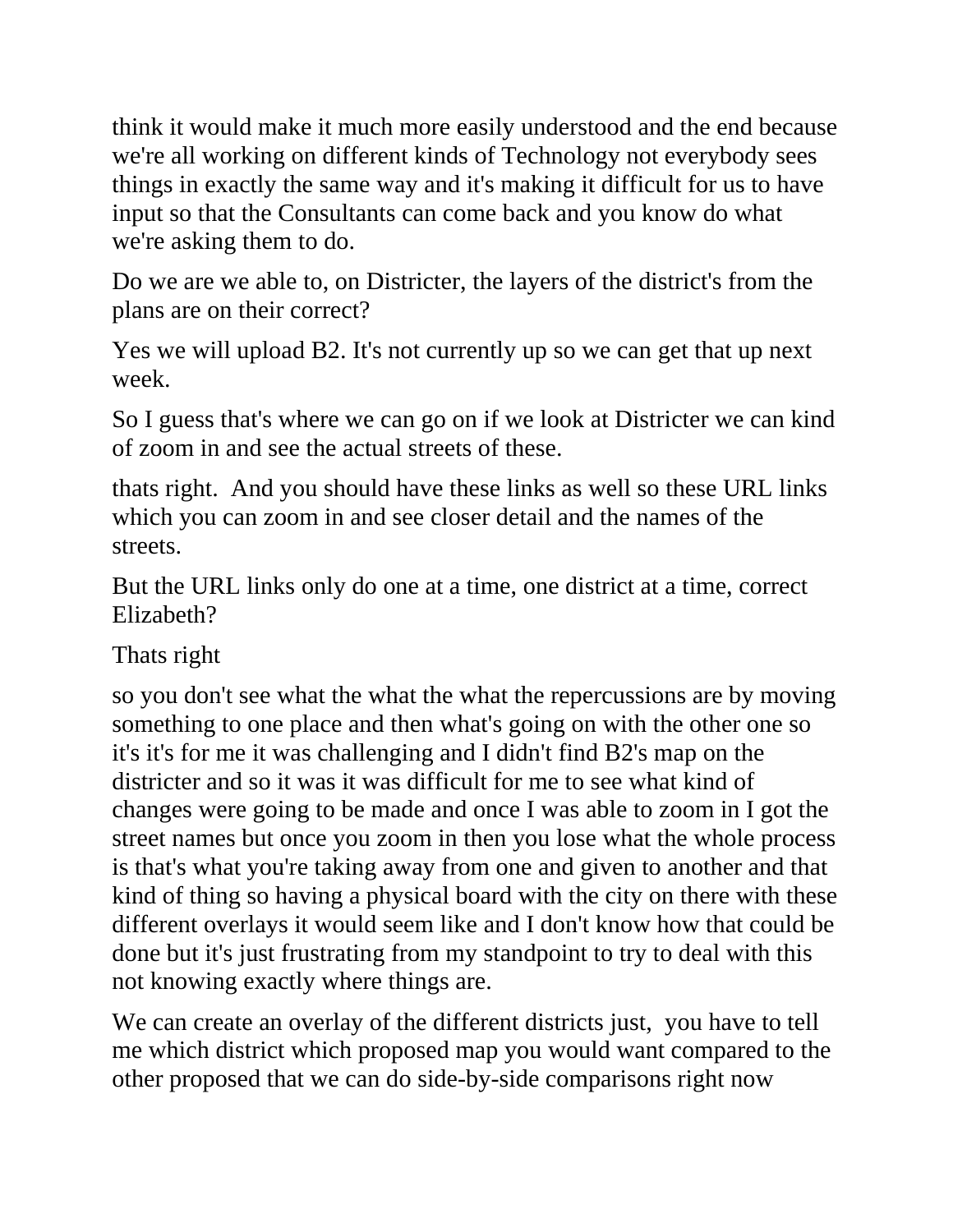But when we do side-by-side we can't see what those streets are because they're so small. I couldn't do it with with what I was working with with District your last yesterday I was trying to figure out how to get from one to the other and it would only bring up one side or whatever so you didn't really see. I was having trouble doing it, Liz, let's put it that way.

Okay well I can definitely get you an overlay of for example Map B and Map B2 so you can see where they're different.

But these but these new suggestions are also coming up as too you know where where things could be and stuff

yeah so and I can definitely do an overlay of the new suggestions to map or with map B2 or B if you'd rather

Okay because that seems to be where most of the discussion is centered is what was going on with Map B2 and rebalancing of everything.

Okay. Yeah yeah and the only thing we did to B2 compared to B was literally include this portion of below Yosemite Boulevard and then all of this in with 2, pushed back 4 from I believe about here, pushed it back to here, and then here. And then this is the current lines. This follows more in line with the current lines and then it sounds like the proposed, one of the proposed changes you all are asking for, is to bring this back so 2 would take this, so it doesn't look like the current line

right but by doing that then do we go back over onto 4 on the east side and and shift it up to Briggsmore and bring that rectangle Claus to Briggsmore back into 4 and take it away from 6.

That would certainly bring down the deviation, the total deviation

Because from my perspective Claus Road divides. Major roads divides neighborhoods whether they mean to or not. And so on the east side the whole east side is one because they tend to only have certain places they can shop or and their religious preferences are all over the city you don't you don't choose a house according to where your church is located normally so, or often times.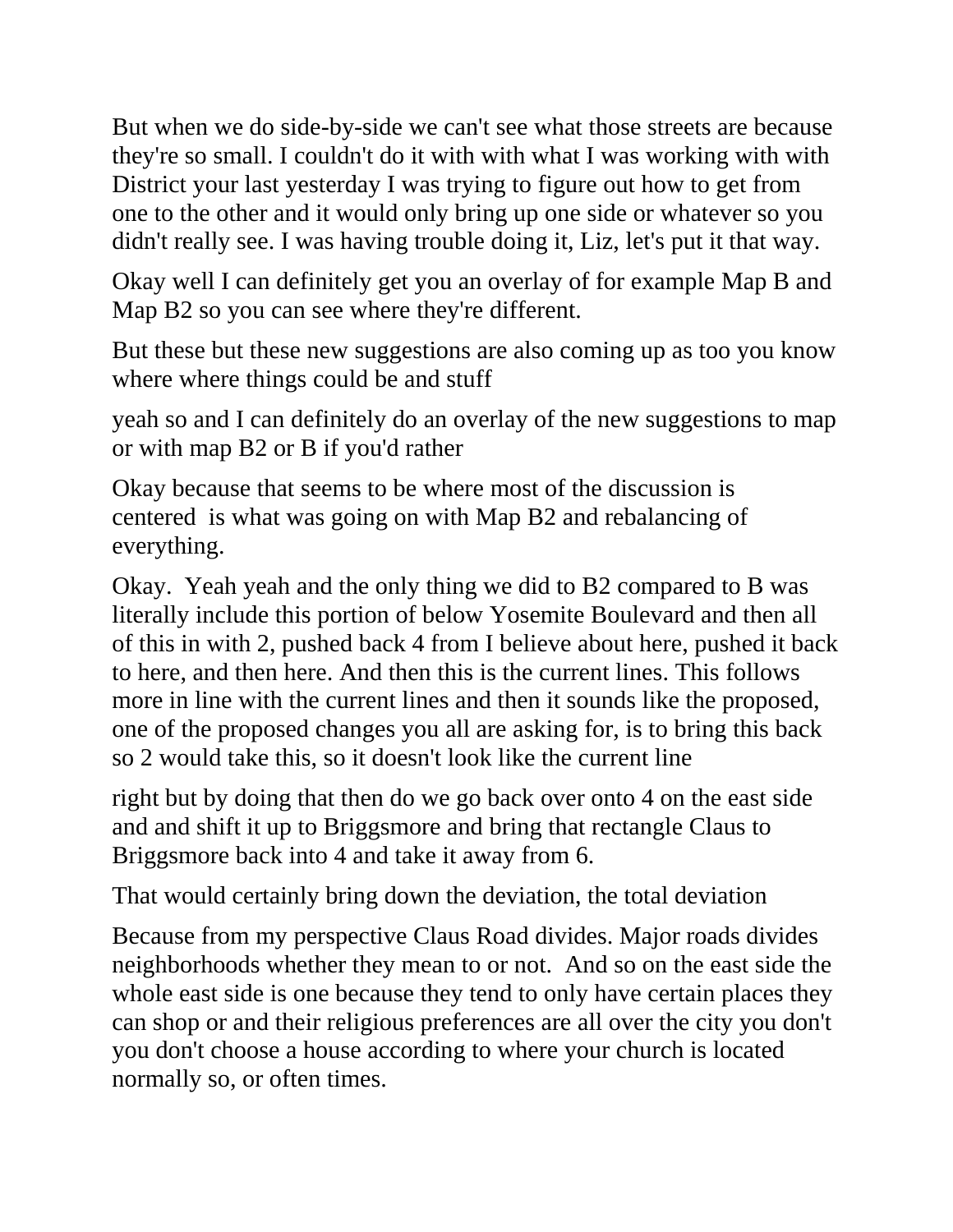And just a reminder that the map the original map B and B2, the theme of that is to use major streets and neighborhoods divided the boundary

right

you know that is what this not does for all district

and from my perspective that makes it much cleaner and I do not think for the most part people living on one side of Briggsmore necessarily relate themselves to the people who live on the other side of Briggsmore or Clause one way or the other, but that's my personal opinion.

Maria do you have a question. You need to unmute yourself.

Yeah my question is probably to staff, the concern that I have with the terminology of cracking and packing, I mean District 2 is already at 70 something percent, so we're not cracking that Community, I guess the refreshments is cracking the one or just on the other side of Scenic or La Loma or wherever. that's my only question it's like, who are we cracking and who are we packing?

well we want to avoid that, so cracking and packing usually refers to gerrymandering, so we are not, and specifically racial gerrymandering, so we want to avoid doing that, and it sounds like the conversation here involves this community. So in turn this is a community of interest and it sounds like it is best, it's more in line with District 2. So this wouldn't be packing or cracking, this would just be taking a legitimate community of Interest and saying this is more in line with District 2 and district 4. Furthermore this is already in, I believe what districts 2 in the current lines, so it would just be placing this community of Interest where it should naturally fit.

Okay thank you

And are we okay with that recommendation?

So yeah I think we should do that but then at the same time that we find a way to equalize the population loss to District 4 by looking at the corner of 4 and 6.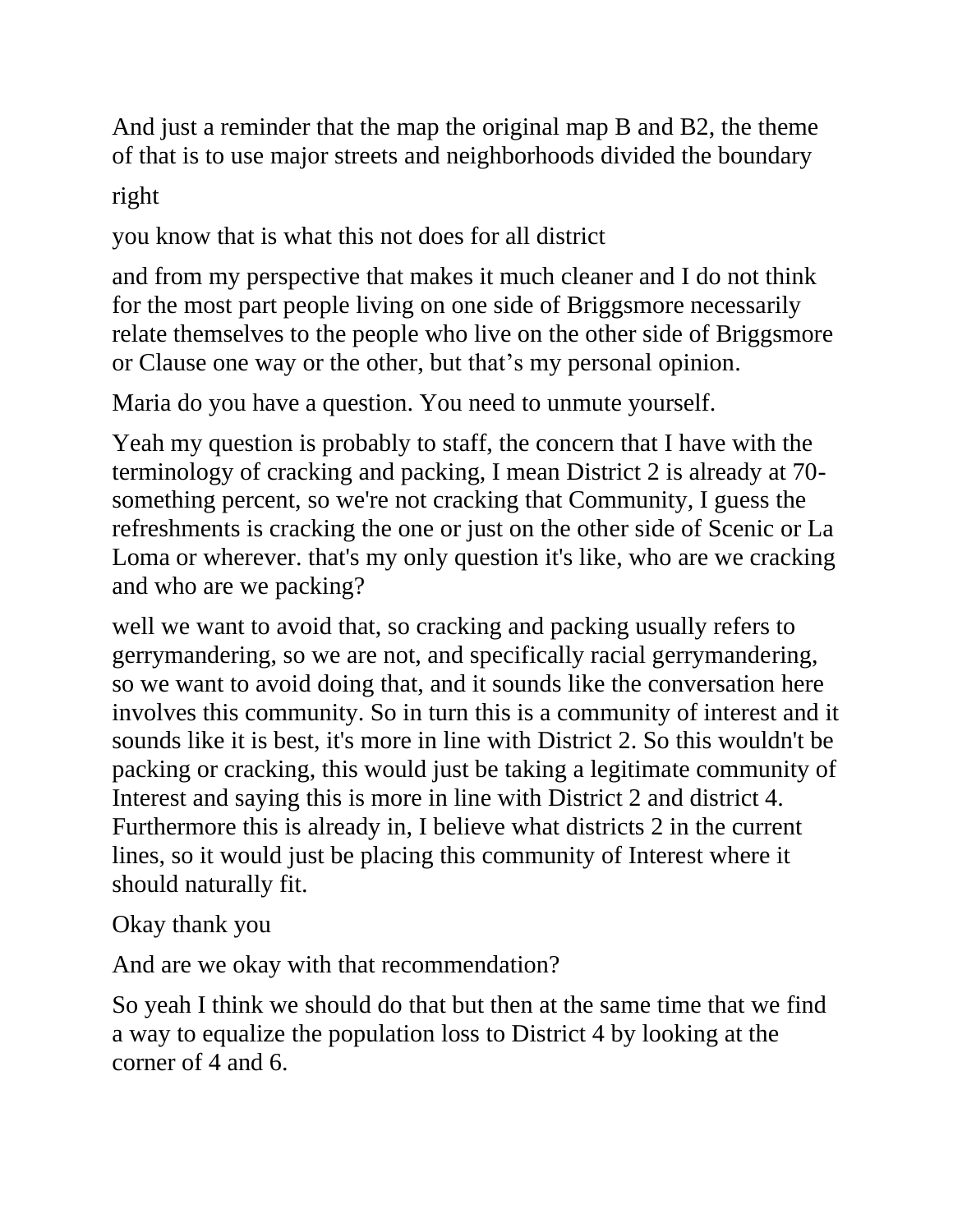I'm just going to pull up the deviations really fast so we can be reminded of what they are so 4 is currently under populated by 3.1%, 2 was overpopulated by 2%. These are relatively low. So if we do add or subtract a little bit more it's the deviation isn't going to be crazy high. So as long as we are, you know, legitimately talking about keeping these communities of Interest together it's totally okay to have a higher deviation. That being said, we can absolutely increase the population for 4 and take away a little bit from 6, if you believe that this area, or this area, is better suited in District 4 rather than 6.

Dianne, do you have a comment on that?

I'm afraid to unmute. My dog is, somebody is trying to deliver something to my house right now so my dog is going crazy at the moment, so I've lost track. I totally agree with the fact that we can change something, and then change something else to fix it. The other question I had was, what about the racial boundaries, not boundaries, the amount of people, are we equalizing that other than just the Latinos? Because that's a very important thing, because I'm wondering about the rest of it, the Asian and the Blacks for example. I know that that's kind of difficult because I know when I was making those maps that I did, I'd find that, oh there's a slot right here somewhere that had a large amount of Asians, or there was one little spot here that had. In other words, they have a [inaudible] that these folks, I guess they'd try to find somebody similar to themselves to feel more at home, or so I'd guess.

I think from the information that we have--

Hold on, income---

I think a lot of neighborhoods are pretty well integrated if you look at 4, 6, etc.. they're pretty well mixed. I know that, I don't know if it's 3 now or 2, has a significant Asian population clustered together. The Hispanics make up the largest minority in the city.

Yeah and I also just want to reiterate that while race can be a community of Interest we can't use it as a predominant factor and drawing boundary lines it's good to be aware of the racial component of districts but it's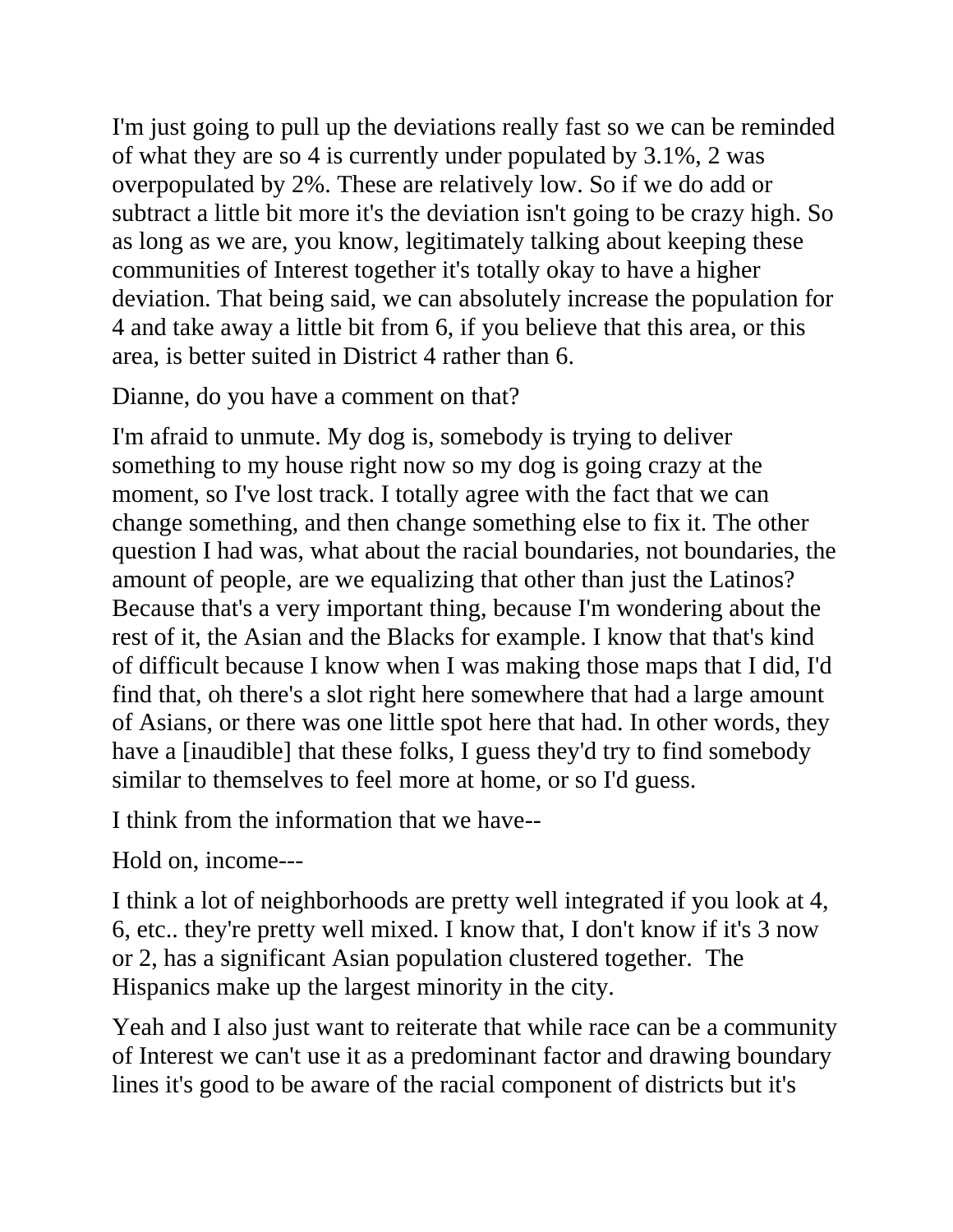also pretty important to hear from these communities so I wouldn't be able to say which you know Asian or black community should be where hopefully we'll hear from a lot of these communities but if not I certainly wouldn't want to you know that's where packing and cracking comes in so I certainly want it wouldn't want to pack any of them just solely based on race

You know from my perspective I'm I'm looking at it more in terms of representation of the people that are in similar economic situations. So if you look at at least half of 3 and 4, excuse me, 3 and 2, the economic similarities are closer.

And that's a totally legitimate community of interest and in way of thinking about how to divide a line there are Voting Rights Act potential repercussions from just looking at solely at race.

I'm not saying, we should be looking solely on race, I'm saying are we looking at *all*? That's what I was saying.

I think the original report were showing that the numbers are pretty mixed in terms of where people live with [inaudible] and everything. If you look for Plan B2 we absolutely we have two data sets that we are looking at it when we draw lines we have the 2020 total data, right, total population data from the Census, and then we have the citizen voting age population, and so we're looking at the three most common protected classes in California. so we have to Latino CVAP, here we see population, or district 1, being a influence District so it's over 30%. District 2 is at 58.4% Latino CVAP, and then the others are about 25%, or a quarter of the voting age population is Latino. and then we can also break it down by the Asian citizen voting-age population as well, it looks fairly evenly distributed across each district, and then the black Citizen voting age population. Again, fairly evenly distributed across each district.

So Liz what you're saying is that there's no big chunks of any other race other than Hispanic in the city, and that's why we have District 2, but there's no other way we can help Blacks, or Asians, or other races, to put them together in one District, correct?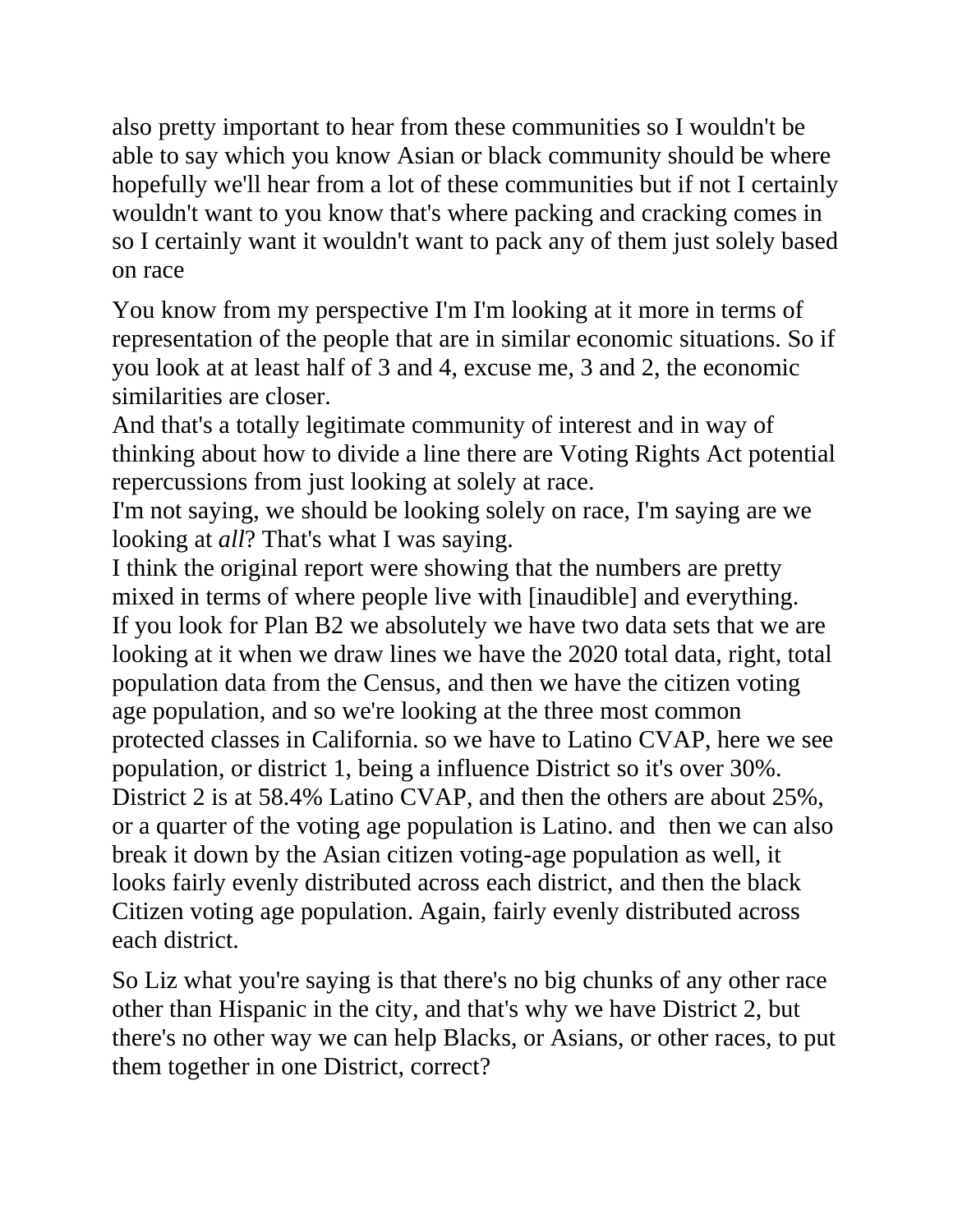thats correct. Sorry to interupt did you have something to say commissioner?

Oh sorry, no. Nancy do you have a comment or question?

I'm talking can you not hear me?

Barely

I don't know what's wrong I've got my device up to the very top and I wanted to see on District 6, right where you're at, wait go back, no, right where districts, right, looks like east Briggsmore in this section, right where you're at, there's like a, okay that's.

I'm sorry did you ask a specific question that you wanted to ask?

I'm looking at the area that I wanted to be able to see because this area right here in between Claus and

Briggsmore? Excuse me, Orangeburg, Briggsmore, and Lakewood are the boundaries

but in there, Lakewood and Claus is an area I wanted to see, if we put that into 4, what that would do.

So if it's all right with everyone just to focus this conversation it sounds like this we will put in with district 2 and then this is similar enough with the surrounding neighborhoods on the southern portion of Briggsmore. So we will add this population to 4. this will, this action will increase the total population here for 2 which is already overpopulated so that's going to increase and then 4 is going to further decrease and remember 4 is the lowest out of all the districts. So adding this population would benefit the total deviation and it also sounds like it would benefit these neighborhoods from being grouped in with District these surrounding neighborhoods is that did I interpret that correctly?

Yes

Yes

Yes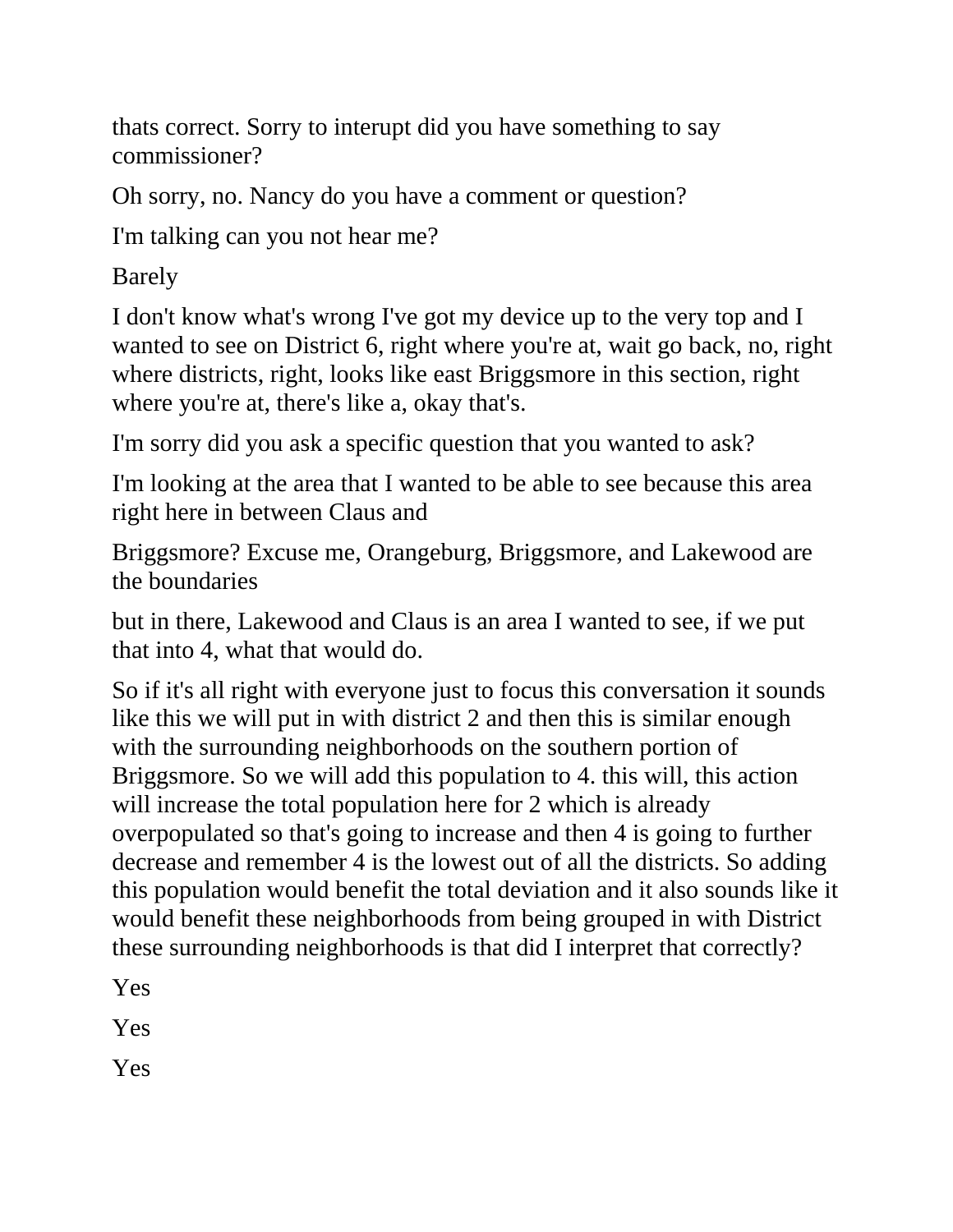## Yes

Because from my perspective from Lakewood to Claus, and Orangeburg to Briggsmore, all of that area is very similar and it's economic basis, so it makes a natural addition back into District 4.

## alright

okay Nancy and Aaron, you have your hands up. again if you're not going to ask a question it's a lower your hands to avoid confusing me

Manny?

Yes are we talkin about I agree with taking that portion of district 6 into 4, are we talking also about that small portion east of Claus also? Pretty much East of Claus and south of Briggsmore also, that little pocket she's circling, because I think that has more in common with district 4 than it actually has district 6.

Can you explain why you think that's the case?

Just the way it is cut down. North of Briggsmore, most of it is a lot newer homes and that little pocket, I think, has more in common, shopping and everything where it goes with district 4 than it does with district 6, and I mean I used to live in that area I don't know how it is now but I'm in like to hear everybody else's comment on that and that'll also help populate District 4.

I think Nancy's earlier concern was that again attending schools the neighborhoods in common. Nancy, do I have that right?

Yes and it's, I disagree with you on it being with 4, I think it would be with either one, you're looking at 2 mobile home parks at the end there, a senior run, and right across the street there's a family run right at the end of Orangeburg. Then you're looking at an area of single family homes. So I don't know, I would rather move over the Lakewood side and move that over a block into District 4, but I'm only one vote, even though I do live right there.

I think ultimately it will come up it'll come down to again population and balance I think those those areas have, you can argue that they have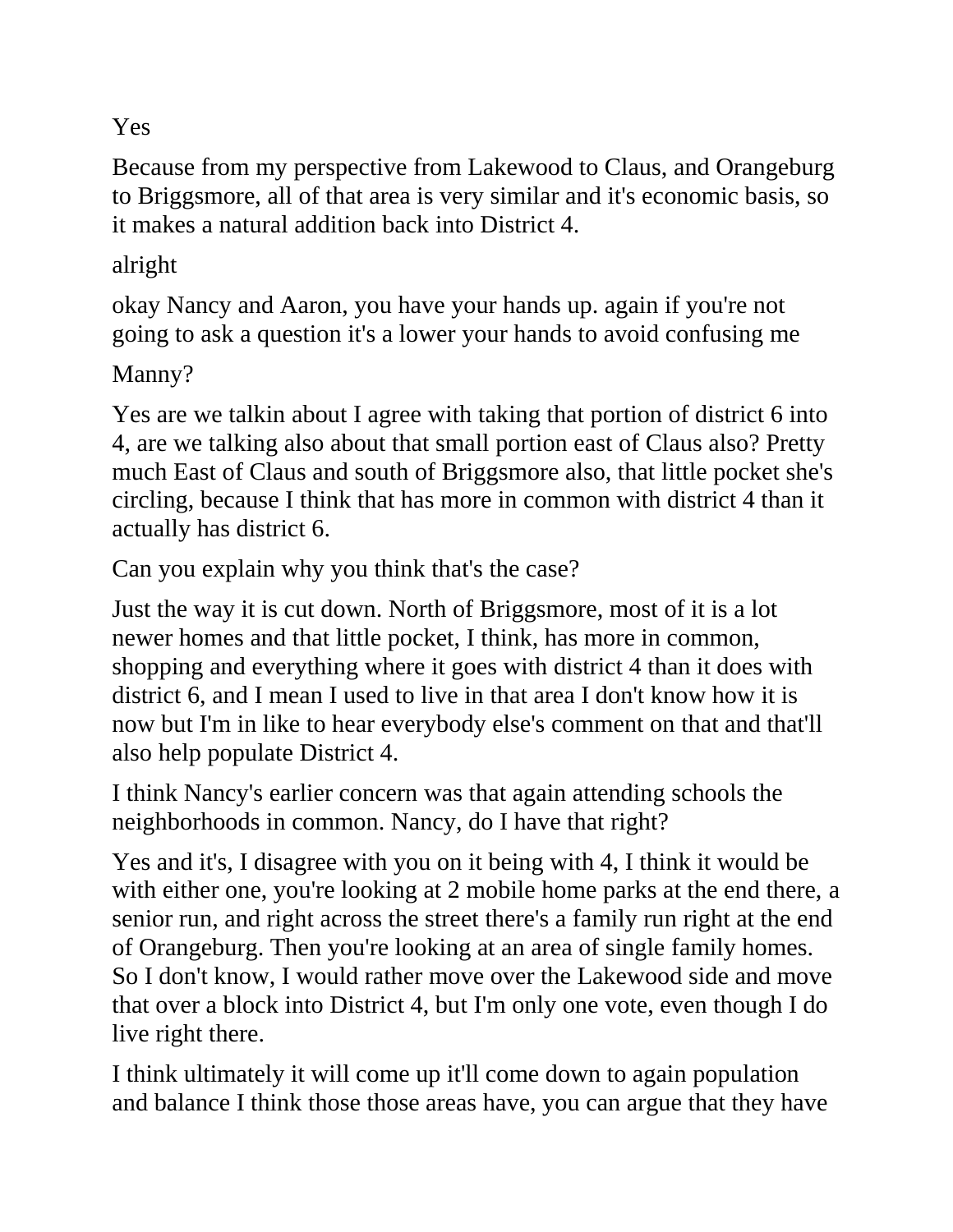something in common with both sides but my concern is does east of Claus, south of Briggsmore where do these kids go to school?

In Empire

In Empire?

Empire School District

okay

So that would be Cyford?

Cyford or Hughes

So where's Hughes?

Cyford is off to the side

Cyford is between

Claus and Lakewood

Yeah

Oh, Cyford, right, but Hughes is out farther. Hughes is out East of Claus. Hughes is south of the creek there its over by Creekwood and so on. Yes

so if if we recommended bringing this whole section south of Briggsmore into District 4, it would have minimal impact on these neighborhoods.

I agree, that is if the numbers are not too disagreeable from one side to the other.

Exactly I think they could go either way it's really going to be based on balance of the population.

Right I agree

I agree

I agree too

You're taking the population from that area because of the, I'd like to see what the population if you move that all out because you've got those 2 large trailer parks.

Seth do you have a comment?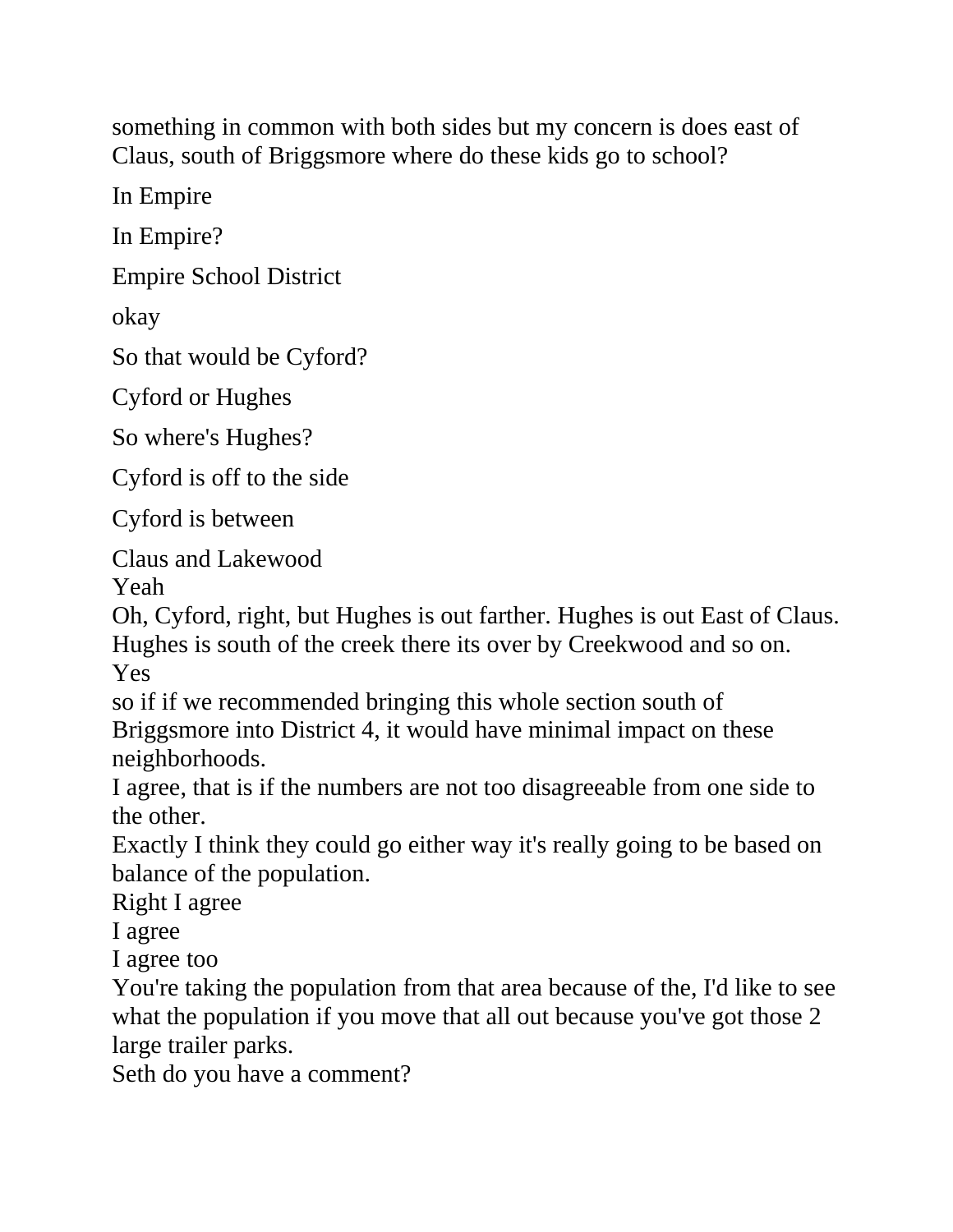Yes I was wondering if we could look at map A, because I want to understand on Map A the change that is being proposed District 4 going into District 2 is that already there or no? No I don't think it is now that I see it. That's still part of District 4 okay

what we were just looking at in B2 pushes this part would be in District 4

Okay

so that's like and then obviously this part

Right. because I'm just wondering what if we were to make some of these suggested changes to map A, where Map A already has good balance of the population, and just kind of compare that as well to see what the deviation looks like in that part, though population or District 4 has the airport district and from my understanding among the other Commissioners and a couple of the input from public members that they would like to see the airport District move to District 2.

Diane you have your hand up?

Yeah, I appreciate the

I can't hear you Diane

I [inaudible] on 6 and 4

We can't hear you Diane

Move closer to your computer

Hahah, it's a tablet so

Oh yeah, I meant put your face up closer to the

Okay you're perfect right there

Can you hear me now?

Yes

Okay

I agree with, so the first reason I put my hand up was I agree with the gentleman that wants to fill in from lakewood all the way down to Claus, because it's very similar and the houses and etc. are, anyway, it just makes sense. And instead of having that big jag of 6, and we're talking about the old numbers now, of 6 going into 4.

Esta viendo toda la gente (rough Spanish translation: "I'm/He's watching all the people")

Yes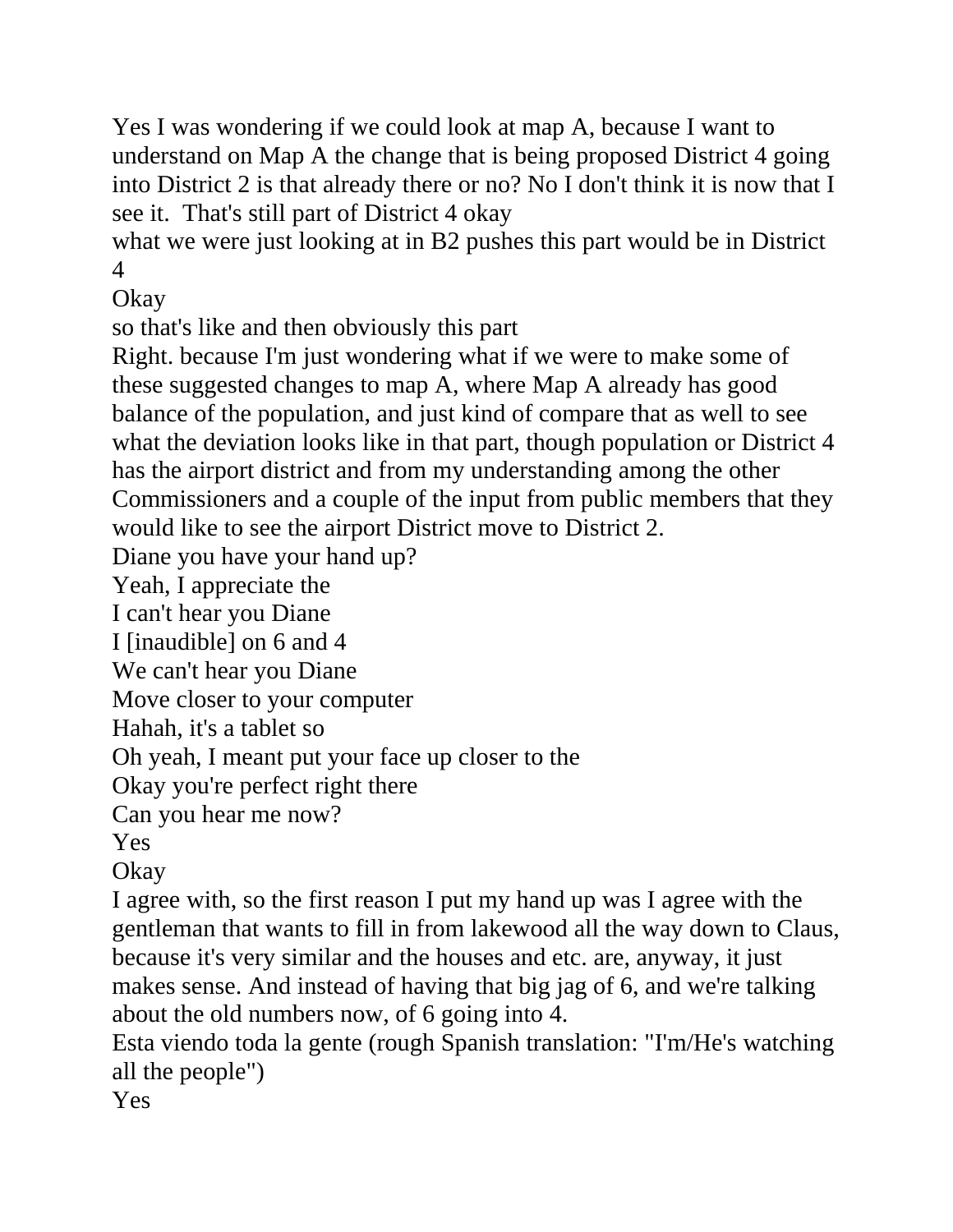Anyway back to where it was, because it used to go all the way to Claus road anyway, right? So that makes sense. When you bring it back down here to 2, it made sense to me to keep 2, all the way including the airport area, because they actually are together anyway. If you look at the fact that 2 is, well you're talking about contiguous, well there's no way to be totally contiguous [inaudible, Diane covered her microphone by accident]

We're loosing you Diane. We lost you Diane, I can't hear you, we can't hear you.

And I've lost my screen share.

Well yeah, that [inadible]

We can't see the maps yeah. Oh, there we go. Diane we still can't hear you.

anyway, if you look-- You can? Good

There we go

Ha, I haven't changed anything.

[slight laughter]

If you look at number 2, the old number 2, that's not the old number 2,

because, this is a newer version because

A, B, and C

Because this was 4, you're showing

This is B2

that's B2

Yeah, that's not the original.

We're playing Wak-o-mole and bingo at the same time

Do you have a map that you want me to put up while you're explaining

No, they want [inaudible]

We lost you Diane

[Inaudible]

We lost you Diane, we lost your audio.

You still lost me?

there you go.

I haven't done a thing.

Okay

I'm sorry! Maybe it's my internet or something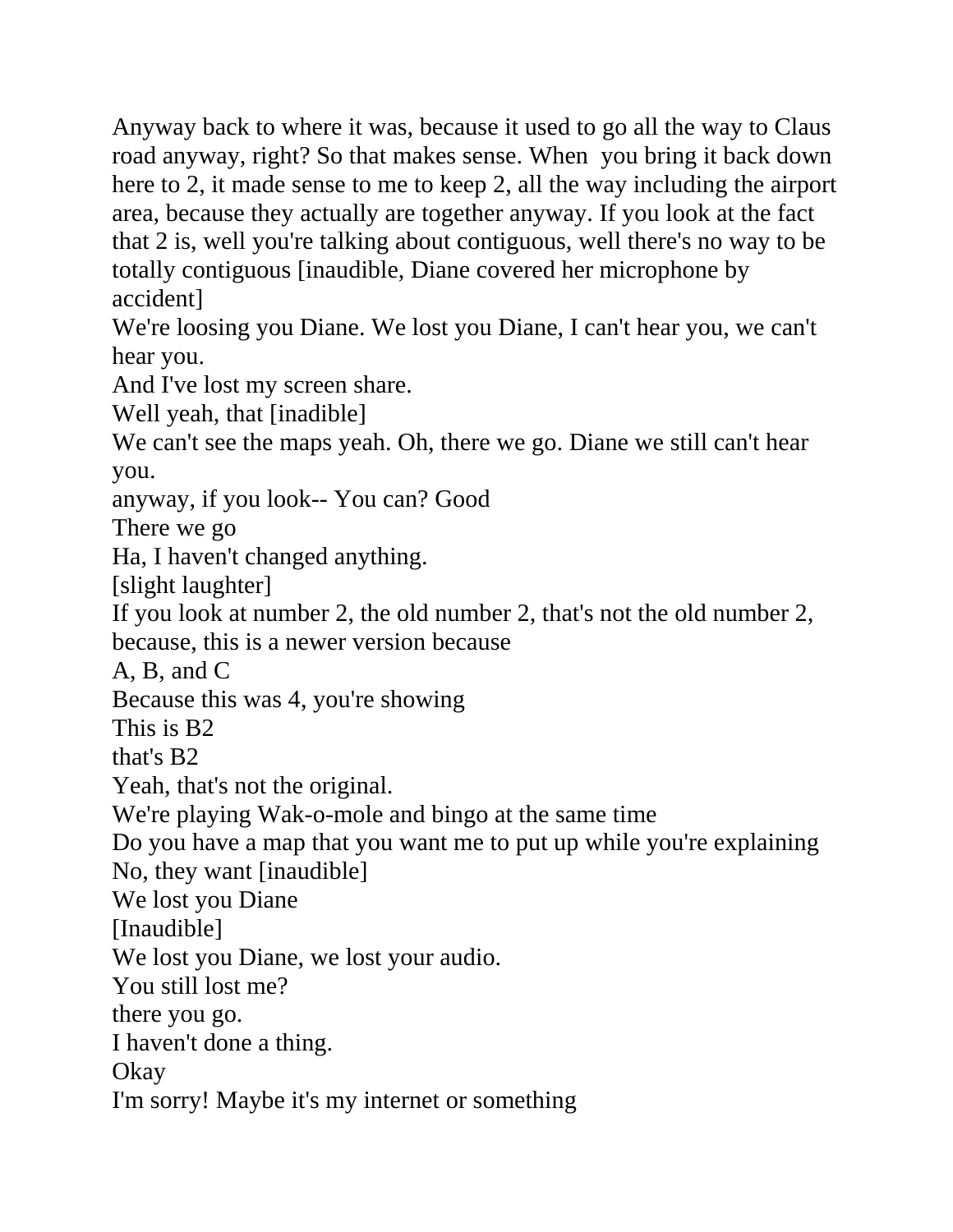Maybe somethings going on with the internet folks.

Who knows

I got completely kicked off, I had to re-sign on

Yeah, I've been kicked off 3 times.

Oh really?

Yes.

I don't even know what was said in the last 5 minutes.

Seems like someone got tired of hearing me. Anyway if you look at the original, like it was when we started.

Which Map, Diane?

I have no map

I think she wants, instead of it being C2, or B2, she just wants the original B.

Yes because it seems like some of the questions lingering as to why we took the airport area out of 4. and the words contiguous, otherwise meaning "touching" can you still hear me?

Yeah

Okay I'm not muted. Yeah. Okay there you go. See, there was nothing contiguous about 4 and the airport district at all except the little line that went up into El Vista. So by extending the El Vista area by going over to the right, and that automatically makes the airport area contiguous. Because everything below yosemite now has, all the sudden become green, right? so that made a lot of sense to me. that, and the fact that those folks all the way over to El Vista for sure, belonged in that area also, because they had more in common. Oh, what do we got there, oh shes making it smaller.

So this is B2 and then

Oh yeah.

And this is B

Yeah, so you see that's how you did it and so where we had, now if there were more areas to fill in down here, then it would look more contiguous, but as it is we have this big jagged area between that looks kind of strange, like a dragon with a tail. But nevertheless that's what it is and I totally agree that some of these other areas, especially over to, over a little bit to the left on that [microlized?], B2,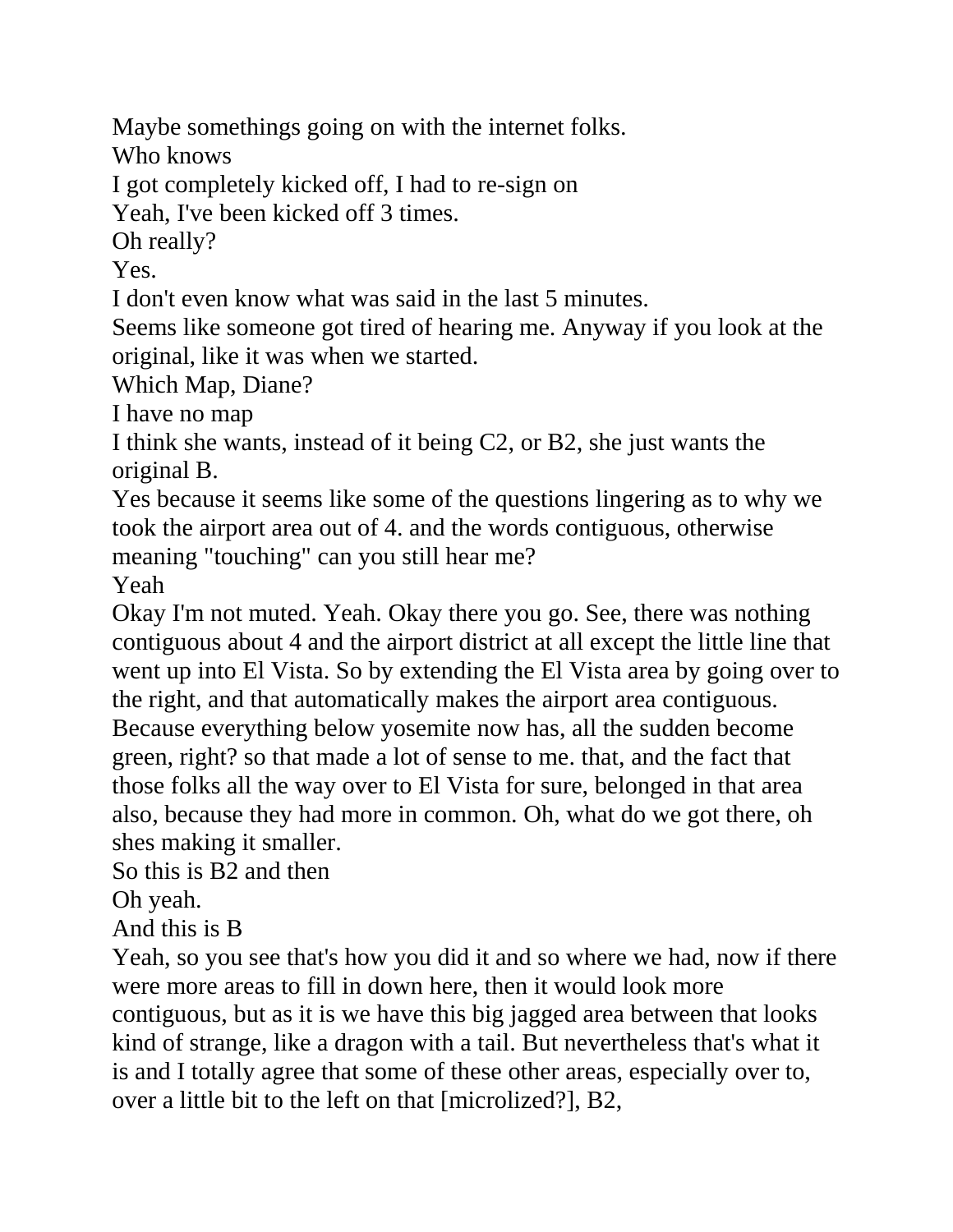This area has a lot of businesses so you may not necessarily have a lot of residences there with

yes thats true, and everything about 132, [yesterday?], that's the reason why I thought they should add more into that area and probably go further. You see how this, the original, Green, the original 2 green, sloped down and then stopped. Yes, and then over here we don't slope down, we cut it off, and I'm not sure just how, without a street name I could be a little disoriented.

The La Loma

Yeah we added a lot more than the La Loma area in, which I agree with totally, and to my thinking, I don't understand, I don't want to divide people or a community of interest , but I do pretty much know that folks that have a really high income, usually are retired, and don't have a whole lot to do with middle income people or lower, because the lower ones and middle ones have to spend more time working. so, as far as a community of interest, it's more like who lives next door to you, and who lives across the street maybe, depending on how or when they bought their house. So I don't know if I made my point but what I was trying to make you understand was why it makes sense to have the airport district and extensions in that area because it is contiguous, if you fill in that area over there, it is all below the green.

I think we agree with you there, absolutely. Seth you have your hand up? [Diane:] And I think that little blob up there by, no that's just where 4 goes all the way over to green, but the upper part, upper north, no that's still down, up, to the left. a little bit more. there, yup you got it. There's that area that's little jog, 4 goes down and it jogs, I'd just make that a square.

right here?

Yes

Yes, we are hoping to do that.

Right I know, so I'm in agreement with that. Lord I hope I haven't gotten muted again. Okay

Okay

Bye

Okay, Seth?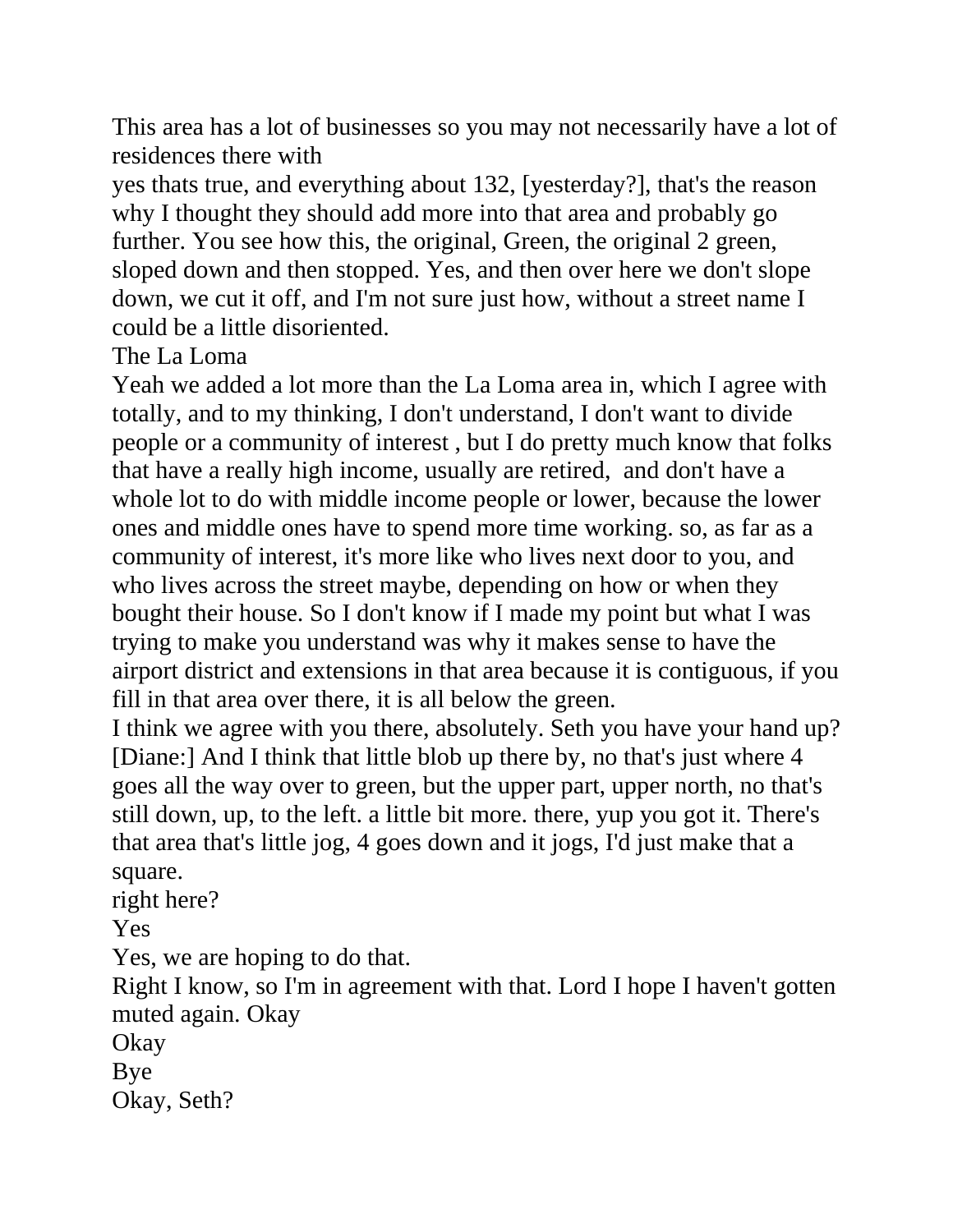I'm yes I just a couple of things so I was just looking at numbers between different plans and it looks like between Plan B2 and Plan A, district 2 increases almost 1,800 people and then when I look at other districts such as the district I represent, District 3, we definitely go down where District 3 is the second-lowest in Plan B2. So obviously I am in agreement just to let's look and see what these changes mean, but in a in this next part may not be a concern for us because it's 10 years from now, but are we setting it up ten years from now where the next commission, they may have to divide where we're putting together because a population change. you know here we are setting up something that looks really good and beneficial, but then it could be divided because of population change especially how we see that District 3 an District 4 or low in terms of population and the deviation is still below the 10%, it's greatly below the 10% so I appreciate all the work Liz is doing to, to provide us those numbers because I think that's very important and I'm just looking at like Plan A and how everything is pretty close together.

well there isn't a huge difference between total deviation from Plan A and plan B2, but I do just want to stress again having the lowest deviation doesn't necessarily mean it's a better plan. I think that this conversation that we're having about neighborhoods and making sure that we are keeping like Communities together is more important than total deviation. So we are allotted some wiggle room, as long as we're below 10% deviation it's fine. And you know we re-District every 10 years so they're likely will be population changes in 10 years so they're going to have to re-adjust for that regardless, but that's why we do this every 10 years. So I do appreciate your comments, but I did just want to emphasize that as long as we are talking about neighborhoods and keeping like minded folks together then that's probably more important than the lowest deviation.

We could see the potential growth now anyways based on plan builds but you're right Liz we're looking at the now. And Seth you're young, I think you can come back in 10 years maybe.

I agree, and I'm in district 3, and the way it's drawn in B2, I don't see any problem the way it's suggested in B2, unless Seth you see anything that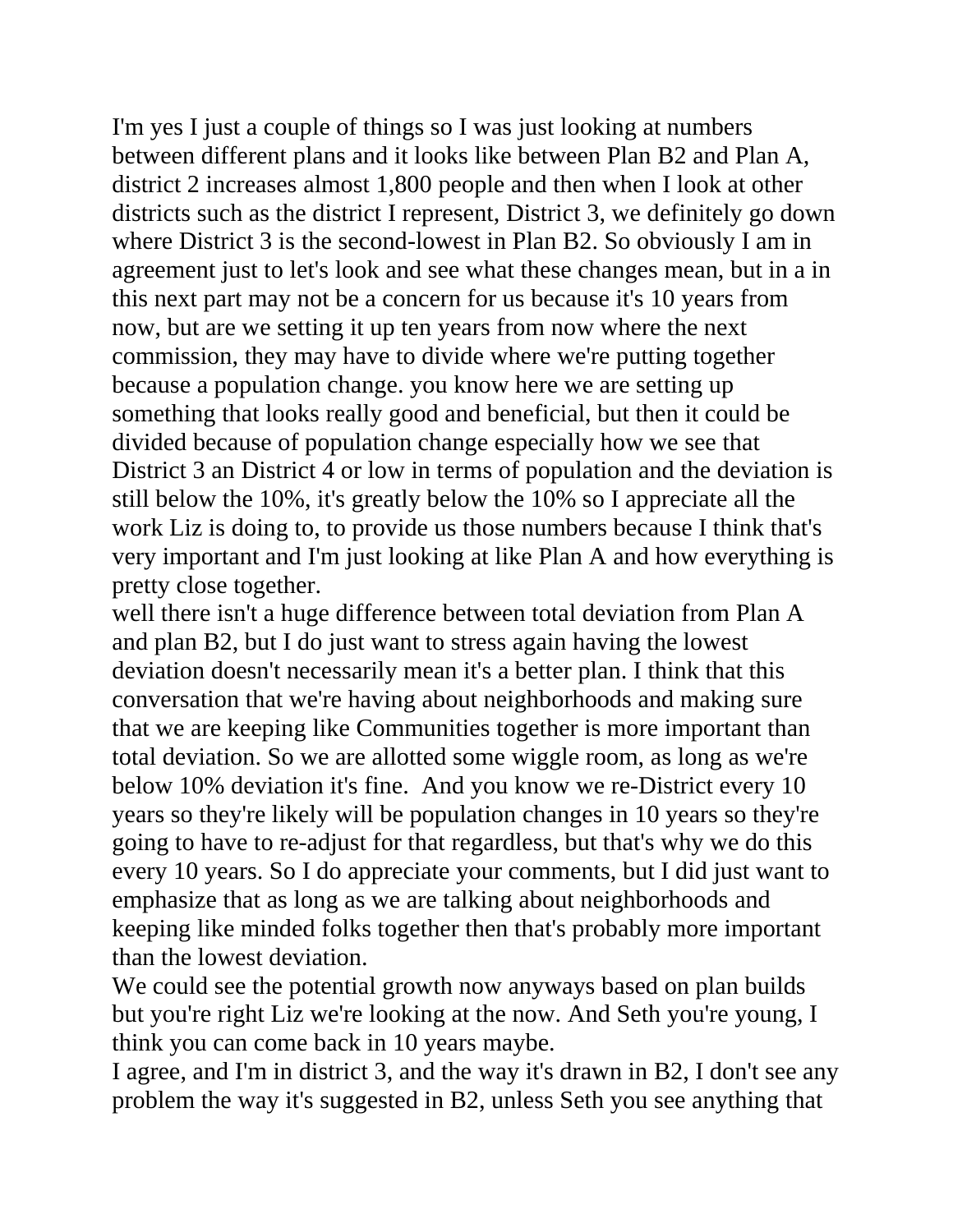you think that we could add or deduct as a community of interest. Are the reason the discussion was taking place is because I'm concerned about dividing that part of North and South La Loma at the corner where the Downey neighborhood is right there. I think we all agree that we should place it into District 2. It's more alike people that shop together, live together, and houses on one side and the other side of the Loma are similar. I've been driving around there for forty years, I've been around here like 45-50 years already, I came here when I was 15, so, now I'm 63 so. Alright so, as long we are within the deviation I'm not concerned and the other thing for District 4, what I was concerned is that, okay if we really concerned about the communities of interest and also because with the District 4 going to have less population, well yeah we can look at that corner because really I think that corner should be more into district 4 than to district 6 if we need to adjust into the population amount that probably isn't we might not need to but some people might complain that, that there's not, or that we took too much from district 4 including the airport. So it's up to us or the city council to say, okay well let's make this side of Briggsmore all of it together or just that rectangular area that we talked about.

I think the recommendation is on the table to do actually add that North East part south of Briggsmore to district for am I, am I wrong? Right yeah, I would agree and I think everybody said that, yeah that really should be more in district 4, they share more together. And as far as the corner towards Empire, that one could go either way or it could be in District 4 because north of Briggsmore, when I drive there I hardly see anything, there's maybe two three houses around there, but there's not a lot of construction North of that little corner and you know what that little triangle in district 6, there's hardly any construction there, north of Briggsmore. Am I correct?

That's more or less correct, I haven't been exactly out there in a little while. It's been more than two year.

Correct

You had the Amtrak station Yeah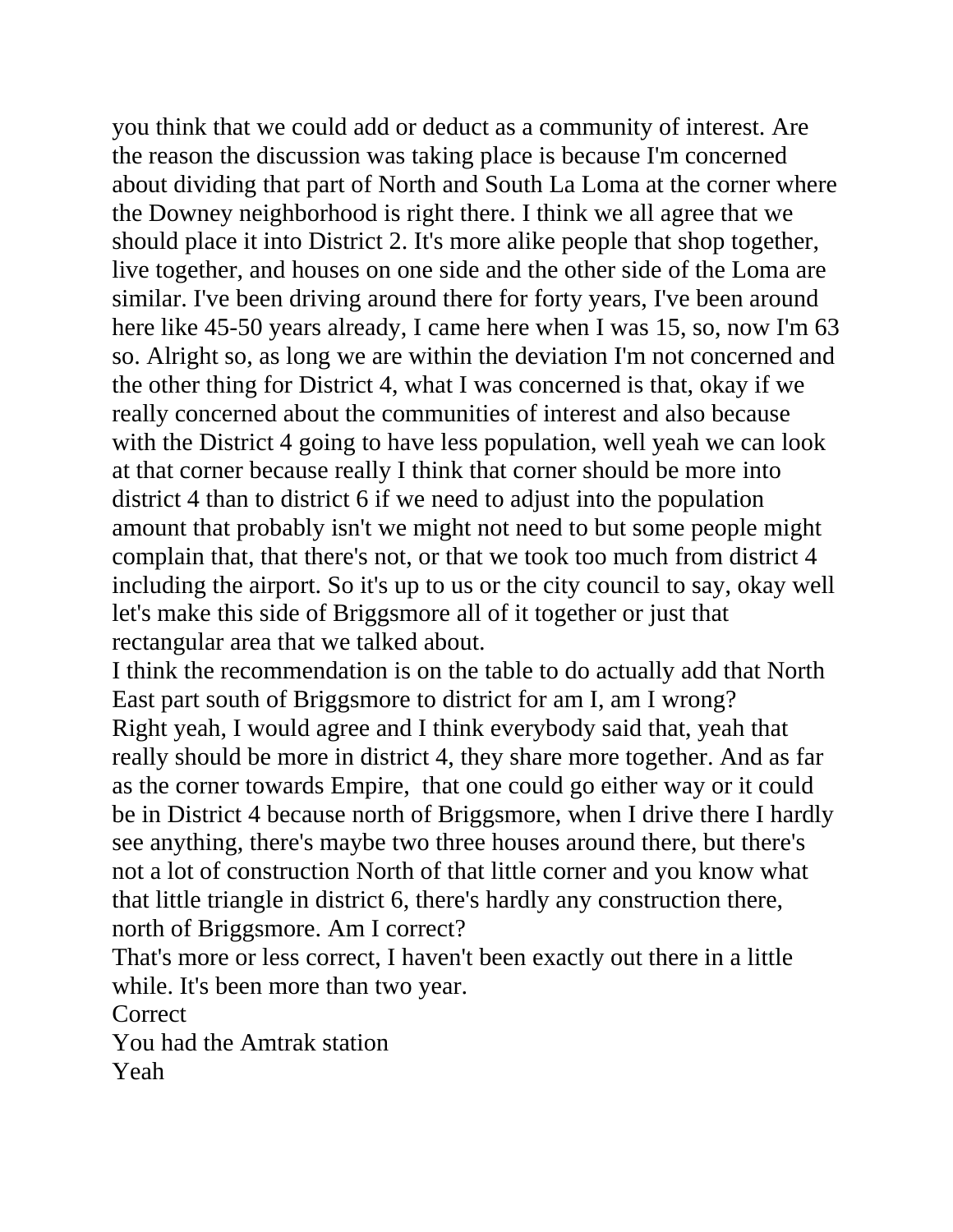You have a church, a nursery, and the Amtrak station in that area, I don't think there's many homes.

no

They have have Almond Trees

okay so we're going back in to re-discussing what we've discussed, so unless there's any new comments, we're going to go with the recommendation to move that corner here with district 2 and between 2 and 3, and adding parts District 6 to District 4. Is everyone in agreement?

Yes

Yes

Yes

Yes

All right, so let's go to the next step, do we have any additional, any comments from the public? Okay and I kind of jumped a little bit of head so close if you're all okay with it closed the public hearing part and go to commission discussed and since we've already kind of jumped ahead.

Do we need to make a motion? It's just that are we all are in agreement about that or is there a consensus that that should be written down? Lets go down to number 2. Sorry? Lets go down to number to under Public Hearing. We've closed the public hearing part, now we are discussing potential direction to staff, the consultant, which we just did. Jordan do you have any concerns?

No

Okay number 2. We made our recommendation. Any any changes to that recommendation?

I still want to see what happens when we do the change as far as population.

Okay where I think we'll get feedback on that is that correct Liz? That is that is absolutely correct

okay, so the final final is not quite there yet

so can we see what it looks like with moving that portion from District 6 to district 4 and what it looks like without moving that portion?

Yes I can do that and presented to you next time.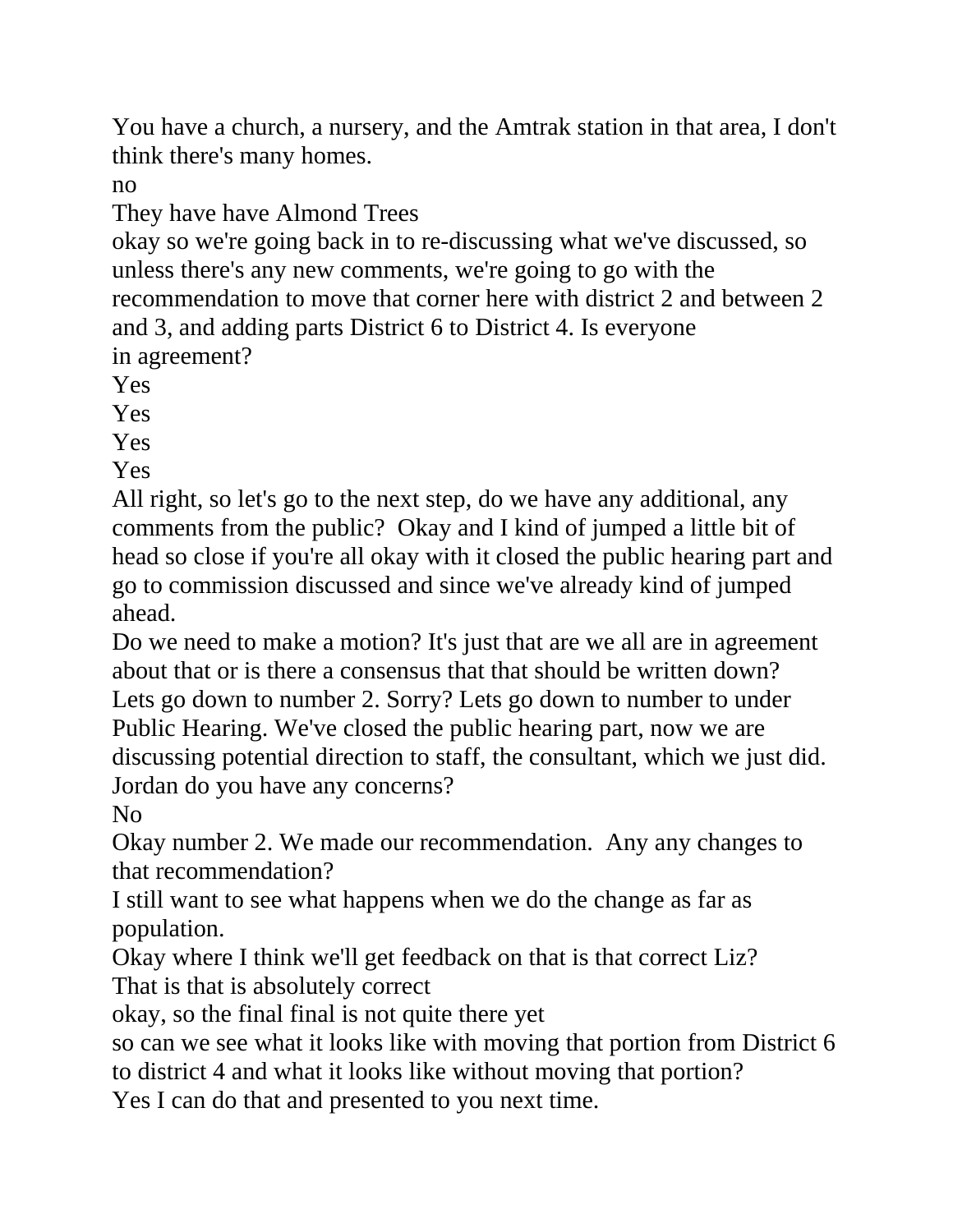thank you

okay. Okay so for the number 7 so that's those were instructions to our our Consultants. so our next step our next meeting date again are on the website. Nothing particular comes to mind at the moment. Any other comments?

I'll just speak real quick so our next meeting is on January 26th information is on the website it will be virtual and it starts at 6 the last meeting we had a request to change the February 3rd meeting we had a conflict date so I just wanted to gauge everybody's availability for we have a couple options we can do Wednesday the 2nd which is our original meeting is the third we will change that to Wednesday the second be at 6 most likely be virtual or if that is not available for some of the commission we can go into the week of the 7th the 8th is unavailable but we have you know Monday. The 7th Wednesday the night Thursday the 10th

how does a how does everyone feel about the second?

I'm fine with that

Maria, are you okay? you're on mute.

I'm good

how about thumbs up for everybody who was okay with the 2nd at 6 thank you Manny I can't see your fingers, maybe stepped away. so okay if the 2nd works it works let's do the 2nd. Change it from the third.

thank you everybody

thank you Jessica

Ill be making the change on the website on Monday

Okay

Okay

Just a reminder to take any public comments on this item before we conclude.

Okay do we have any comments from the public? Any concerns? Okay. The new date is February the 2nd. Okay, any additional matters that were too late for the Agenda?

I don't have any

Martia do you have any?